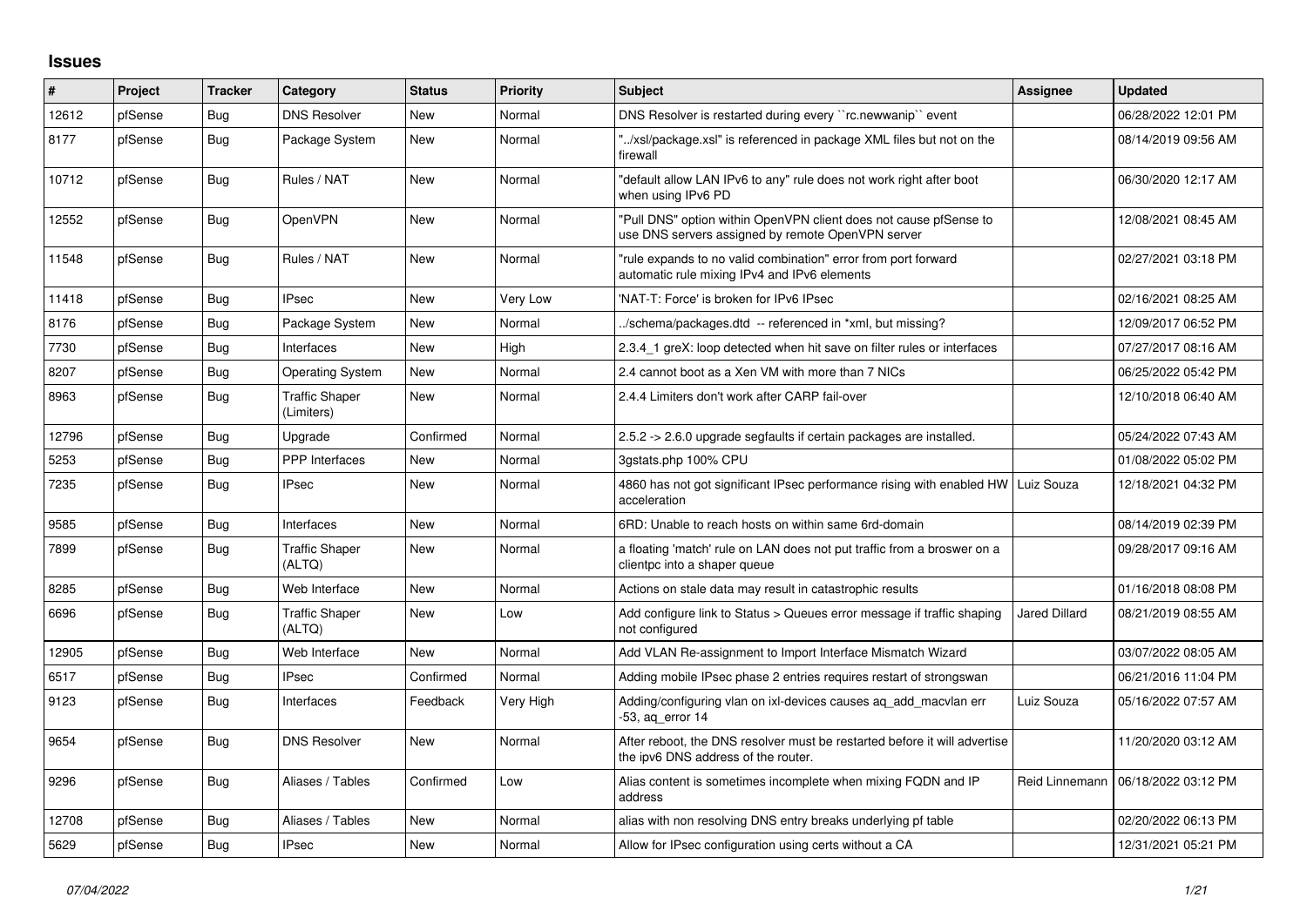| ∦     | Project | <b>Tracker</b> | Category                        | <b>Status</b> | Priority | Subject                                                                                                                 | <b>Assignee</b>      | <b>Updated</b>      |
|-------|---------|----------------|---------------------------------|---------------|----------|-------------------------------------------------------------------------------------------------------------------------|----------------------|---------------------|
| 13215 | pfSense | Bug            | Captive Portal                  | Assigned      | Normal   | Allowed MAC/IP/Hostname traffic counts for authorized users                                                             | Reid Linnemann       | 05/31/2022 05:31 PM |
| 4406  | pfSense | Bug            | <b>Operating System</b>         | Confirmed     | Normal   | ALTQ problems with wireless cloned interfaces                                                                           | Luiz Souza           | 11/19/2015 12:06 AM |
| 10765 | pfSense | Bug            | Authentication                  | New           | Normal   | Ampersands in Idap extended query are escaped twice                                                                     |                      | 09/02/2020 07:55 AM |
| 12632 | pfSense | Bug            | Gateways                        | New           | High     | Assigning a /30 WAN IP address at the console does not save the<br>gateway correctly                                    |                      | 06/28/2022 12:01 PM |
| 13289 | pfSense | Bug            | Backup / Restore                | New           | Low      | Attempting to restore a 0 byte "config.xml" prints an error that the file<br>cannot be read                             |                      | 06/28/2022 12:01 PM |
| 7757  | pfSense | Bug            | Backup / Restore                | <b>New</b>    | Normal   | Auto Config Backup fails to upload unless Default Gateway is up                                                         |                      | 08/16/2019 12:47 PM |
| 10000 | pfSense | <b>Bug</b>     | Dynamic DNS                     | New           | Normal   | Azure Dynamic DNS A and AAAA Records for Apex Zone                                                                      |                      | 03/31/2020 09:03 AM |
| 11110 | pfSense | Bug            | Backup / Restore                | New           | Normal   | Backup file should be checked before restoring a specific area                                                          |                      | 12/05/2020 02:50 PM |
| 12504 | pfSense | Bug            | Interfaces                      | <b>New</b>    | Normal   | BCM57412 NetXtreme-E 10Gb RDMA Ethernet controller issue                                                                |                      | 11/05/2021 04:51 AM |
| 6333  | pfSense | Bug            | Gateway Monitoring              | Confirmed     | Normal   | Bootup starts/restarts dpinger multiple times                                                                           | Luiz Souza           | 11/16/2020 01:11 PM |
| 6580  | pfSense | <b>Bug</b>     | <b>Operating System</b>         | Confirmed     | Normal   | Bridge with down member interface sends ICMP unreachables where<br>it shouldn't                                         |                      | 07/05/2016 05:40 PM |
| 13225 | pfSense | <b>Bug</b>     | Interfaces                      | <b>New</b>    | Normal   | Bridges with QinQ interfaces not properly set up at boot                                                                | <b>Viktor Gurov</b>  | 06/28/2022 12:01 PM |
| 12144 | pfSense | <b>Bug</b>     | <b>Operating System</b>         | In Progress   | Normal   | Bug in "df -t" filtering if two filesystems use the same mountpoint                                                     | Mateusz Guzik        | 09/10/2021 10:07 AM |
| 8324  | pfSense | <b>Bug</b>     | Hardware / Drivers              | New           | Normal   | bxe cards require promisc for OSPF                                                                                      | Luiz Souza           | 05/25/2020 03:19 PM |
| 11925 | pfSense | Bug            | OpenVPN                         | <b>New</b>    | Normal   | Calling-Station-Id always set to WAN IP                                                                                 |                      | 05/14/2021 09:27 AM |
| 12542 | pfSense | Bug            | Virtual IP Addresses            | New           | Normal   | Cannot assign a same IPv6 Link-Local address to different interfaces                                                    |                      | 11/25/2021 01:41 AM |
| 8263  | pfSense | Bug            | <b>Traffic Shaper</b><br>(ALTQ) | New           | Normal   | Cannot create a nonlinear `Link Share` service curve because of: "the<br>sum of the child bandwidth higher than parent" |                      | 11/05/2020 07:31 AM |
| 8614  | pfSense | Bug            | DHCP (IPv4)                     | New           | Normal   | Cannot remove Additional BOOTP/DHCP Options                                                                             |                      | 08/21/2019 09:15 AM |
| 12737 | pfSense | Bug            | Certificates                    | New           | Normal   | CApath is not defined by default in curl                                                                                |                      | 06/28/2022 12:01 PM |
| 13323 | pfSense | <b>Bug</b>     | <b>Captive Portal</b>           | New           | Normal   | Captive Portal breaks policy based routing for mac address bypassed<br>clients after upgrade to 22.05                   | Kristof Provost      | 07/04/2022 02:07 PM |
| 13226 | pfSense | Bug            | <b>Captive Portal</b>           | Confirmed     | Normal   | Captive Portal doesn't disconnect established OpenVPN link                                                              | Reid Linnemann       | 05/30/2022 10:38 AM |
| 1675  | pfSense | Bug            | Captive Portal                  | New           | Normal   | Captive portal logout problems with pop-up blockers.                                                                    | <b>Jared Dillard</b> | 03/28/2016 01:37 PM |
| 7553  | pfSense | Bug            | <b>Captive Portal</b>           | Confirmed     | Very Low | Captive portal on a parent interface blocks traffic on VLAN interfaces<br>too                                           |                      | 08/19/2018 03:15 PM |
| 12357 | pfSense | Bug            | Captive Portal                  | New           | Normal   | Captive Portal popup Logout button loads full login page in popup<br>when clicked                                       |                      | 10/27/2021 12:10 PM |
| 13222 | pfSense | Bug            | UPnP/NAT-PMP                    | New           | Normal   | CARP IP does not listen for NAT-PMP packets                                                                             |                      | 05/26/2022 02:28 PM |
| 4845  | pfSense | Bug            | CARP                            | Confirmed     | High     | CARP preemption doesn't switch to backup where connectivity<br>between systems is lost but not NIC link                 |                      | 07/28/2015 07:55 AM |
| 11203 | pfSense | Bug            | Certificates                    | New           | Normal   | certificate manager very slow                                                                                           |                      | 12/31/2020 11:57 AM |
| 10729 | pfSense | <b>Bug</b>     | Package System                  | New           | Normal   | Certificate verification failed for pkg.freebsd.org                                                                     |                      | 07/05/2020 01:12 AM |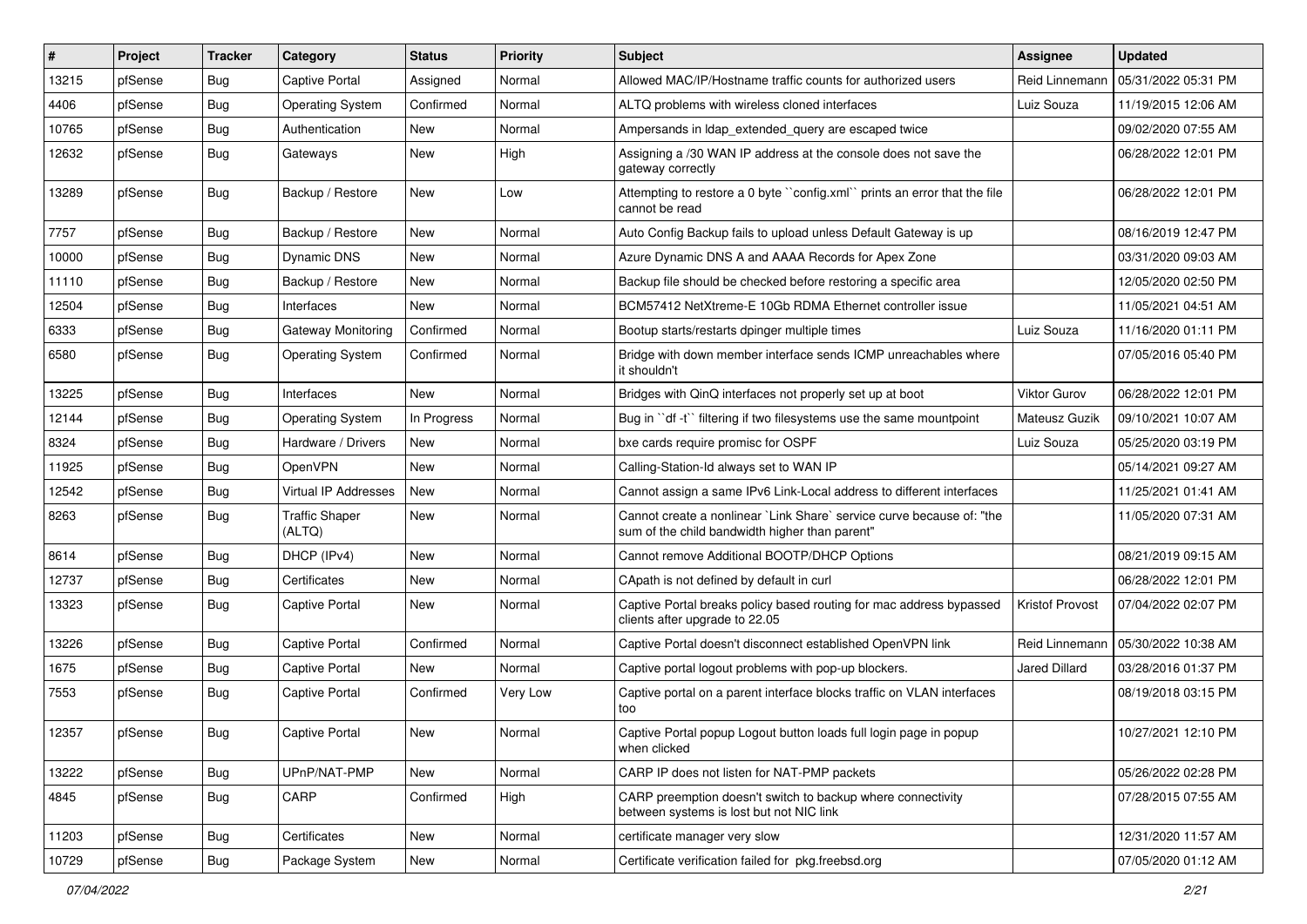| #     | Project | <b>Tracker</b> | Category                            | <b>Status</b>                 | <b>Priority</b> | Subject                                                                                         | <b>Assignee</b> | <b>Updated</b>      |
|-------|---------|----------------|-------------------------------------|-------------------------------|-----------------|-------------------------------------------------------------------------------------------------|-----------------|---------------------|
| 6624  | pfSense | <b>Bug</b>     | <b>IPsec</b>                        | Confirmed                     | Normal          | changes in IPsec config should down the connection                                              | Jim Pingle      | 08/02/2021 12:08 PM |
| 13110 | pfSense | <b>Bug</b>     | CARP                                | <b>New</b>                    | Very Low        | changing CARP VIP address does not update outbound NAT interface<br>IP                          |                 | 05/03/2022 02:52 PM |
| 12926 | pfSense | <b>Bug</b>     | Interfaces                          | Feedback                      | Normal          | Changing LAGG type on CARP interfaces makes VIPs go to an "init"<br>State                       |                 | 03/10/2022 10:52 AM |
| 12539 | pfSense | <b>Bug</b>     | Interfaces                          | <b>New</b>                    | Low             | Changing VLAN ID for LAN interface in assignments silently fails.                               |                 | 11/23/2021 04:12 AM |
| 13014 | pfSense | <b>Bug</b>     | <b>IPsec</b>                        | New                           | Normal          | Charon.vici can get in a bad state                                                              | Mateusz Guzik   | 06/28/2022 12:01 PM |
| 5786  | pfSense | <b>Bug</b>     | Web Interface                       | <b>New</b>                    | Normal          | Check WebConfigurator port for conflicts                                                        |                 | 04/21/2022 12:39 PM |
| 12922 | pfSense | <b>Bug</b>     | DHCP (IPv4)                         | New                           | Normal          | Classless static routes received on DHCP WAN can override chosen<br>default gateway             |                 | 03/28/2022 10:08 AM |
| 11363 | pfSense | <b>Bug</b>     | Installer                           | New                           | Normal          | Clean Install 2.5.0 fails due to hardware incompability                                         |                 | 02/04/2021 11:06 AM |
| 12757 | pfSense | <b>Bug</b>     | Diagnostics                         | <b>Pull Request</b><br>Review | Very Low        | Clean up /etc/inc/filter.inc use of pfctl -F                                                    |                 | 06/28/2022 12:01 PM |
| 12877 | pfSense | <b>Bug</b>     | Dynamic DNS                         | Feedback                      | Normal          | Cloudflare DynDNS fails to update more than two addresses                                       |                 | 05/29/2022 06:56 PM |
| 12942 | pfSense | <b>Bug</b>     | Gateways                            | <b>New</b>                    | Normal          | Code to kill states for old gateway when reconnecting an interface is<br>incorrect              | Jim Pingle      | 06/28/2022 12:01 PM |
| 12850 | pfSense | <b>Bug</b>     | Routing                             | <b>New</b>                    | Low             | Console error during boot: "route: route has not been found"                                    |                 | 02/22/2022 08:27 AM |
| 9149  | pfSense | <b>Bug</b>     | Package System                      | <b>New</b>                    | Low             | Continued issues with /tmp and /var in RAM on 2.4                                               |                 | 11/24/2018 11:56 AM |
| 10530 | pfSense | <b>Bug</b>     | Upgrade                             | <b>New</b>                    | Normal          | Convert config version to be based on product version                                           |                 | 04/21/2022 12:39 PM |
| 11268 | pfSense | <b>Bug</b>     | Web Interface                       | New                           | Normal          | Cookie named 'id' prevents Edit form fields being set properly                                  |                 | 09/03/2021 06:16 AM |
| 12467 | pfSense | <b>Bug</b>     | <b>Captive Portal</b>               | <b>New</b>                    | Normal          | CP error on client disconnect after reboot                                                      |                 | 10/17/2021 05:35 AM |
| 6295  | pfSense | <b>Bug</b>     | <b>Traffic Shaper</b><br>(Limiters) | New                           | Normal          | Crash upon applying CODELQ to untagged parent interface when also<br>applied to daughter VLAN   | Luiz Souza      | 08/20/2019 02:44 PM |
| 9889  | pfSense | <b>Bug</b>     | Certificates                        | <b>New</b>                    | Very Low        | CRL check for Intermediate CA CRLs fails                                                        | Jim Pingle      | 11/08/2019 11:03 AM |
| 6803  | pfSense | <b>Bug</b>     | Web Interface                       | New                           | Normal          | CSRF timeout occurs when it (probably) shouldn't                                                |                 | 11/03/2016 09:43 PM |
| 7943  | pfSense | <b>Bug</b>     | Web Interface                       | <b>New</b>                    | Normal          | CSS Overflow Fix for Drop Down Menus in webConfigurator                                         |                 | 11/21/2020 02:54 PM |
| 11352 | pfSense | Bug            | FreeBSD                             | New                           | Low             | CTF types $> 2^{\wedge}15$ in the pfSense kernel config results in DTrace failing Scott Long    |                 | 03/17/2021 02:52 AM |
| 9677  | pfSense | Bug            | Dashboard                           | New                           | Normal          | Dashboard hangs when widget needs data from a remote host which<br>is down                      |                 | 08/13/2019 09:15 AM |
| 6614  | pfSense | Bug            | Web Interface                       | Confirmed                     | Normal          | Dashboard high CPU usage                                                                        |                 | 07/14/2016 03:04 PM |
| 8406  | pfSense | <b>Bug</b>     | Dynamic DNS                         | New                           | Normal          | DDNS IPV6 Cloudflare Client does not detect PPOE address                                        |                 | 03/31/2018 11:56 AM |
| 11177 | pfSense | <b>Bug</b>     | Dynamic DNS                         | New                           | Normal          | DDNSv6 not using Check IP Services                                                              |                 | 12/21/2020 05:02 AM |
| 12509 | pfSense | <b>Bug</b>     | OpenVPN                             | New                           | Normal          | Deffered authentication does not work with auth-gen-token<br>external-auth or pusk "auth-token" |                 | 11/08/2021 04:01 AM |
| 12543 | pfSense | Bug            | Web Interface                       | Feedback                      | Normal          | Deleteing a Outbound NAT rule gave me an empty rule and displayed<br>php error in UI.           |                 | 02/14/2022 04:36 AM |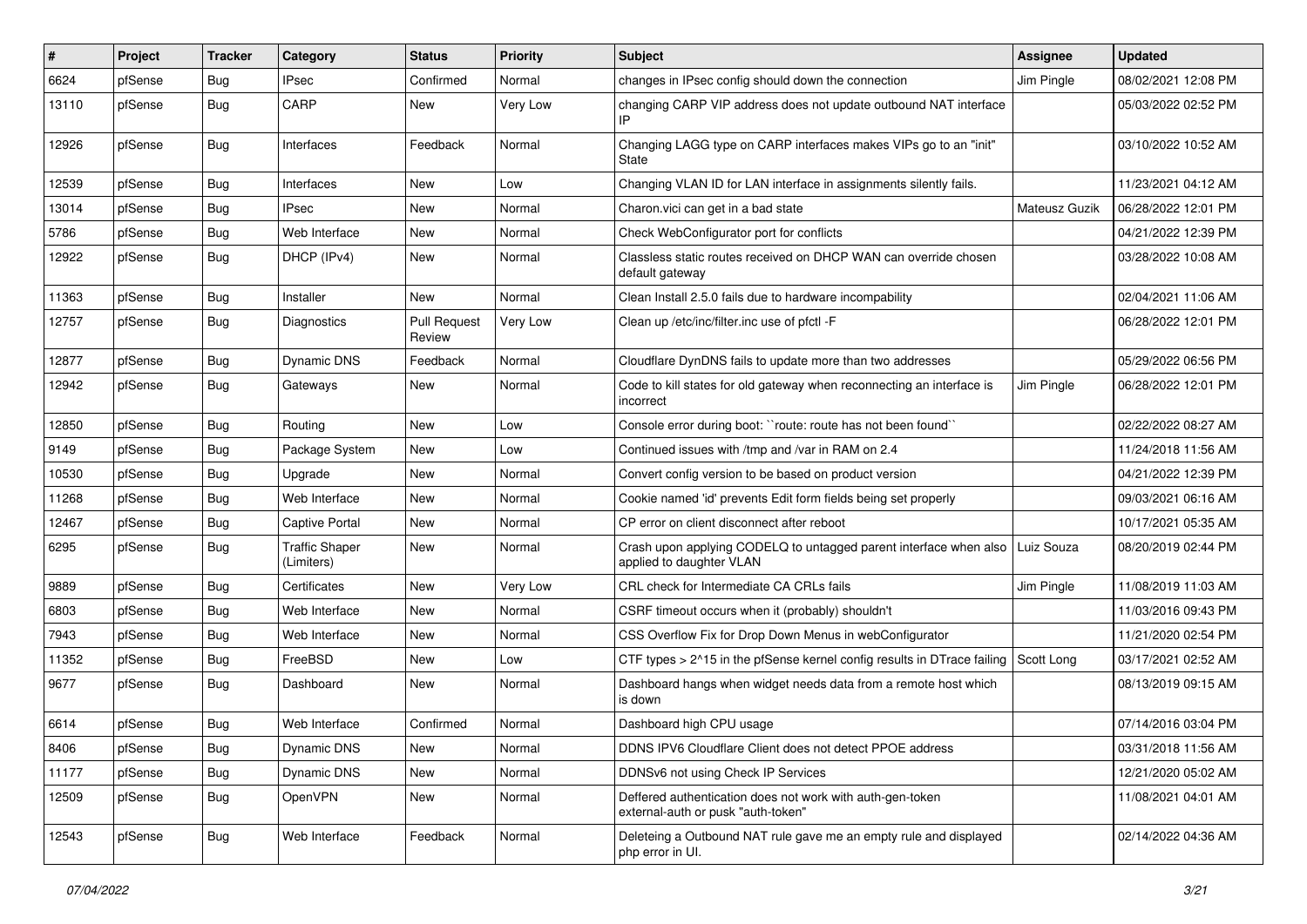| #     | Project | <b>Tracker</b> | Category             | <b>Status</b>                 | <b>Priority</b> | <b>Subject</b>                                                                                   | <b>Assignee</b>     | <b>Updated</b>      |
|-------|---------|----------------|----------------------|-------------------------------|-----------------|--------------------------------------------------------------------------------------------------|---------------------|---------------------|
| 12385 | pfSense | Bug            | Virtual IP Addresses | <b>Pull Request</b><br>Review | Normal          | deleteVIP() does not check 1:1 NAT and Outbound NAT rules                                        | <b>Viktor Gurov</b> | 06/28/2022 12:01 PM |
| 12451 | pfSense | Bug            | Virtual IP Addresses | New                           | Normal          | deleteVIP() does not check RFC2136 Update Source                                                 |                     | 10/13/2021 10:06 AM |
| 13263 | pfSense | <b>Bug</b>     | DHCP (IPv4)          | <b>New</b>                    | Low             | Deleting a static DHCP entry when the related IP is not in the arp table<br>spams the log        |                     | 06/10/2022 11:18 AM |
| 13102 | pfSense | <b>Bug</b>     | <b>IPsec</b>         | <b>New</b>                    | Normal          | Deleting an IPSec tunnel doesn't destroy the SA (SADs/SPDs), causes<br>crash in status_ipsec.php | Viktor Gurov        | 06/28/2022 12:01 PM |
| 10822 | pfSense | Bug            | DHCP (IPv6)          | <b>New</b>                    | Normal          | Deprecated IPv6 prefix won't be announced as deprecated to clients                               |                     | 08/10/2020 09:23 AM |
| 9384  | pfSense | Bug            | Interfaces           | Confirmed                     | Normal          | devd putting "\$" before variable contents when using single quotes                              |                     | 04/21/2022 12:39 PM |
| 13273 | pfSense | Bug            | DHCP (IPv4)          | <b>New</b>                    | Normal          | dhclient can use conflicting recorded leases                                                     |                     | 06/14/2022 11:07 AM |
| 13217 | pfSense | <b>Bug</b>     | DHCP (IPv4)          | New                           | Normal          | dhclient using default pid file location which does not exist                                    | <b>Viktor Gurov</b> | 05/26/2022 08:09 AM |
| 6362  | pfSense | <b>Bug</b>     | DHCP (IPv4)          | Confirmed                     | Normal          | DHCP Client ID not used                                                                          |                     | 07/09/2021 06:30 AM |
| 8526  | pfSense | Bug            | Interfaces           | <b>New</b>                    | Normal          | DHCP client ignores server replies when 802.1q tagging is used                                   |                     | 08/14/2019 10:52 AM |
| 13279 | pfSense | Bug            | Interfaces           | <b>New</b>                    | Normal          | DHCP config override affects Gateway installation.                                               |                     | 06/17/2022 07:25 AM |
| 12067 | pfSense | Bug            | DHCP (IPv4)          | <b>New</b>                    | Very Low        | <b>DHCP Monitoring Statistics Error</b>                                                          |                     | 06/21/2021 08:39 AM |
| 7329  | pfSense | <b>Bug</b>     | <b>DNS Forwarder</b> | <b>New</b>                    | Low             | <b>DHCP Not Updating DNS</b>                                                                     |                     | 01/21/2022 09:16 PM |
| 4680  | pfSense | Bug            | <b>DHCP Relay</b>    | <b>New</b>                    | Normal          | DHCP relay does not work with DHCP server on other end of<br>OpenVPN tunnel                      |                     | 05/05/2015 06:55 PM |
| 12508 | pfSense | <b>Bug</b>     | <b>DHCP Relay</b>    | <b>New</b>                    | Normal          | DHCP Relay over VPN                                                                              |                     | 11/06/2021 11:25 AM |
| 11149 | pfSense | <b>Bug</b>     | <b>DHCP Relay</b>    | <b>New</b>                    | Normal          | DHCP relay won't start with DHCP server behind gateway                                           |                     | 03/22/2021 05:13 AM |
| 3404  | pfSense | Bug            | DHCP (IPv4)          | <b>New</b>                    | Normal          | DHCP Server Fails to Start on Interfaces that are Slow to Come Online<br>During Boot             |                     | 02/11/2014 05:09 PM |
| 12947 | pfSense | Bug            | DHCP (IPv6)          | <b>Pull Request</b><br>Review | Normal          | DHCP6 client does not take any action if the interface IPv6 address<br>changes during renewal    |                     | 06/28/2022 12:01 PM |
| 6691  | pfSense | Bug            | DHCP (IPv6)          | <b>New</b>                    | Normal          | dhcp6c quits after only two tries if no response was received                                    |                     | 12/07/2020 04:25 PM |
| 13237 | pfSense | Bug            | DHCP (IPv6)          | <b>New</b>                    | Normal          | dhcp6c script cannot be executed safely                                                          |                     | 06/01/2022 11:20 AM |
| 4061  | pfSense | Bug            | DHCP (IPv4)          | Confirmed                     | Normal          | dhcpd doesn't send client-hostname to peer, breaking DHCP lease<br>registrations w/HA            |                     | 02/24/2017 08:58 PM |
| 12959 | pfSense | Bug            | DHCP (IPv4)          | Feedback                      | Normal          | dhcplease process wrongly update host file if client-hostname is empty                           |                     | 07/01/2022 09:10 AM |
| 13321 | pfSense | Bug            | DHCP (IPv4)          | <b>Pull Request</b><br>Review | Normal          | dhcpleases handles duplicate hostnames incorrectly                                               |                     | 06/30/2022 07:06 AM |
| 6051  | pfSense | <b>Bug</b>     | DHCP (IPv6)          | New                           | Normal          | DHCPv6 Client Failure for additional WAN Address causes<br>2-seconds-service-restart-loop        |                     | 12/03/2020 01:08 AM |
| 10715 | pfSense | Bug            | <b>DHCP Relay</b>    | New                           | Normal          | DHCPv6 relay always uses the "first" IPv6 address of an interface                                |                     | 06/29/2020 05:01 AM |
| 8435  | pfSense | <b>Bug</b>     | Interfaces           | New                           | Normal          | DHCPv6 unusable in certain circumstances (US AT&T Fiber, etc.)                                   |                     | 08/14/2019 10:52 AM |
| 9343  | pfSense | Bug            | DHCP (IPv4)          | New                           | Normal          | diag_arp.php times out with large DHCPD leases table                                             |                     | 08/14/2019 01:19 PM |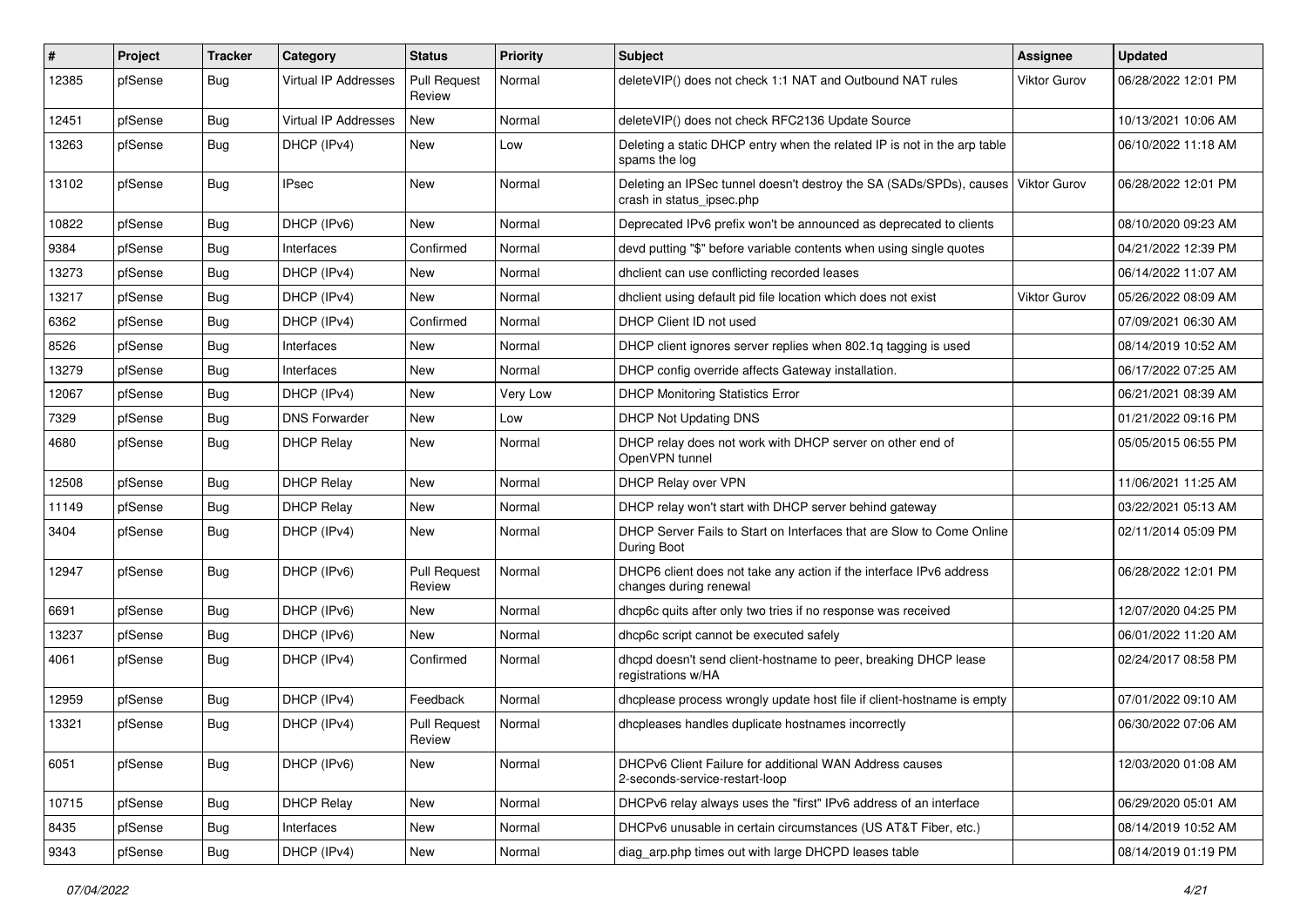| $\sharp$ | Project | <b>Tracker</b> | Category                            | <b>Status</b>                 | <b>Priority</b> | <b>Subject</b>                                                                                                                        | Assignee                       | <b>Updated</b>      |
|----------|---------|----------------|-------------------------------------|-------------------------------|-----------------|---------------------------------------------------------------------------------------------------------------------------------------|--------------------------------|---------------------|
| 7590     | pfSense | Bug            | <b>Diagnostics</b>                  | New                           | Normal          | diag edit do not save when nothing to sae (in directory browse view)                                                                  |                                | 05/20/2017 05:04 PM |
| 7589     | pfSense | <b>Bug</b>     | <b>Diagnostics</b>                  | <b>New</b>                    | Normal          | diag edit.php old print info box                                                                                                      |                                | 05/20/2017 05:02 PM |
| 7476     | pfSense | Bug            | Logging                             | New                           | Normal          | Dirty buffer used to build log messages?                                                                                              |                                | 04/17/2017 09:51 PM |
| 7314     | pfSense | Bug            | <b>RRD Graphs</b>                   | <b>New</b>                    | Low             | Discrepancy in ntp monitoring view                                                                                                    |                                | 02/24/2017 08:37 PM |
| 2367     | pfSense | Bug            | Rules / NAT                         | <b>New</b>                    | Normal          | display negate rules in firewall rules php and evaluate when added                                                                    |                                | 05/07/2012 06:11 PM |
| 13254    | pfSense | Bug            | <b>DNS Resolver</b>                 | <b>New</b>                    | Normal          | DNS resolver does not update "unbound.conf" file during link down<br>events                                                           |                                | 06/28/2022 12:01 PM |
| 1819     | pfSense | Bug            | <b>DNS Resolver</b>                 | <b>New</b>                    | Normal          | DNS Resolver Not Registering DHCP Server Specified Domain Name                                                                        | Luiz Souza                     | 04/28/2022 01:53 PM |
| 11147    | pfSense | Bug            | Dynamic DNS                         | <b>New</b>                    | Normal          | Domeneshop DynDNS IPv4 and IPv6                                                                                                       |                                | 12/09/2020 11:47 PM |
| 8192     | pfSense | <b>Bug</b>     | Gateway Monitoring                  | <b>New</b>                    | Low             | dpinger - Change in ISP link-local IPv6 address drops connectivity                                                                    | Luiz Souza                     | 11/05/2020 07:31 AM |
| 13267    | pfSense | <b>Bug</b>     | OpenVPN                             | <b>New</b>                    | Normal          | dpinger continues to run on OpenVPN gateway after OpenVPN<br>service is stopped.                                                      |                                | 06/12/2022 02:49 PM |
| 12829    | pfSense | <b>Bug</b>     | <b>Traffic Shaper</b><br>(Limiters) | Feedback                      | Normal          | Dummynet kernel module fails to load after upgrade.                                                                                   |                                | 03/17/2022 09:26 AM |
| 8432     | pfSense | Bug            | Dynamic DNS                         | <b>New</b>                    | Normal          | Dynamic DNS Client gives an error that it can't find IPv6 address when<br>WAN interface is a LAGG                                     |                                | 09/17/2020 05:23 AM |
| 6493     | pfSense | Bug            | Web Interface                       | Confirmed                     | Normal          | Dynamic DNS clients slow page load                                                                                                    |                                | 06/17/2016 03:43 AM |
| 7551     | pfSense | <b>Bug</b>     | Rules / NAT                         | <b>New</b>                    | Normal          | Dynamic IPsec endpoints not added to rule set after WAN down/up                                                                       |                                | 05/16/2017 02:26 PM |
| 13303    | pfSense | Bug            | Dynamic DNS                         | <b>Pull Request</b><br>Review | Normal          | DynDNS - DNSExit no longer working                                                                                                    | Koen Zomers                    | 06/28/2022 12:01 PM |
| 9664     | pfSense | Bug            | Dynamic DNS                         | <b>New</b>                    | Normal          | DynDNS and Dual-wan problem with CloudFlare (works with No-Ip)                                                                        |                                | 08/03/2019 10:00 AM |
| 9805     | pfSense | <b>Bug</b>     | Dynamic DNS                         | New                           | Normal          | dynDNS cloudflare multiple entries                                                                                                    |                                | 10/02/2019 04:51 PM |
| 13298    | pfSense | Bug            | Dynamic DNS                         | <b>Pull Request</b><br>Review | Normal          | Dynv6 does not check response code when updating                                                                                      | <b>Tiago Beling</b><br>d'Avila | 06/28/2022 12:01 PM |
| 13310    | pfSense | Bug            | Rules / NAT                         | Feedback                      | Normal          | Each line in the NPt destination IPv6 prefix list also contains the<br>network of the previous line when multiple choices are present | Jim Pingle                     | 06/28/2022 12:01 PM |
| 12705    | pfSense | Bug            | <b>IPsec</b>                        | Incomplete                    | Normal          | ECDSA certificate does not work for IPSec VPN phase 1                                                                                 |                                | 01/24/2022 03:22 PM |
| 3465     | pfSense | Bug            | <b>Traffic Shaper</b><br>(ALTQ)     | <b>New</b>                    | Normal          | Editing Traffic Shaper queues causes status_queues.php error                                                                          |                                | 02/19/2014 01:53 AM |
| 13224    | pfSense | Bug            | <b>Notifications</b>                | New                           | Normal          | Email notification flood when UPS (NUT) and WAN send notifications                                                                    |                                | 05/27/2022 01:58 AM |
| 8570     | pfSense | Bug            | <b>XML Parser</b>                   | <b>New</b>                    | Normal          | Empty (dn)shaper config gets populated with newline                                                                                   |                                | 08/20/2019 02:45 PM |
| 8050     | pfSense | Bug            | Interfaces                          | New                           | High            | Enabling bridge while interfaces have link freezes console                                                                            |                                | 11/03/2017 04:38 PM |
| 13288    | pfSense | Bug            | Configuration<br>Backend            | <b>New</b>                    | Normal          | Encode FreeRADIUS Custom Options                                                                                                      |                                | 06/20/2022 10:36 AM |
| 7977     | pfSense | <b>Bug</b>     | Translations                        | <b>New</b>                    | Normal          | English text shown in stead of translated text (Routing - Gateway<br>groups - edit)                                                   |                                | 08/21/2019 11:28 AM |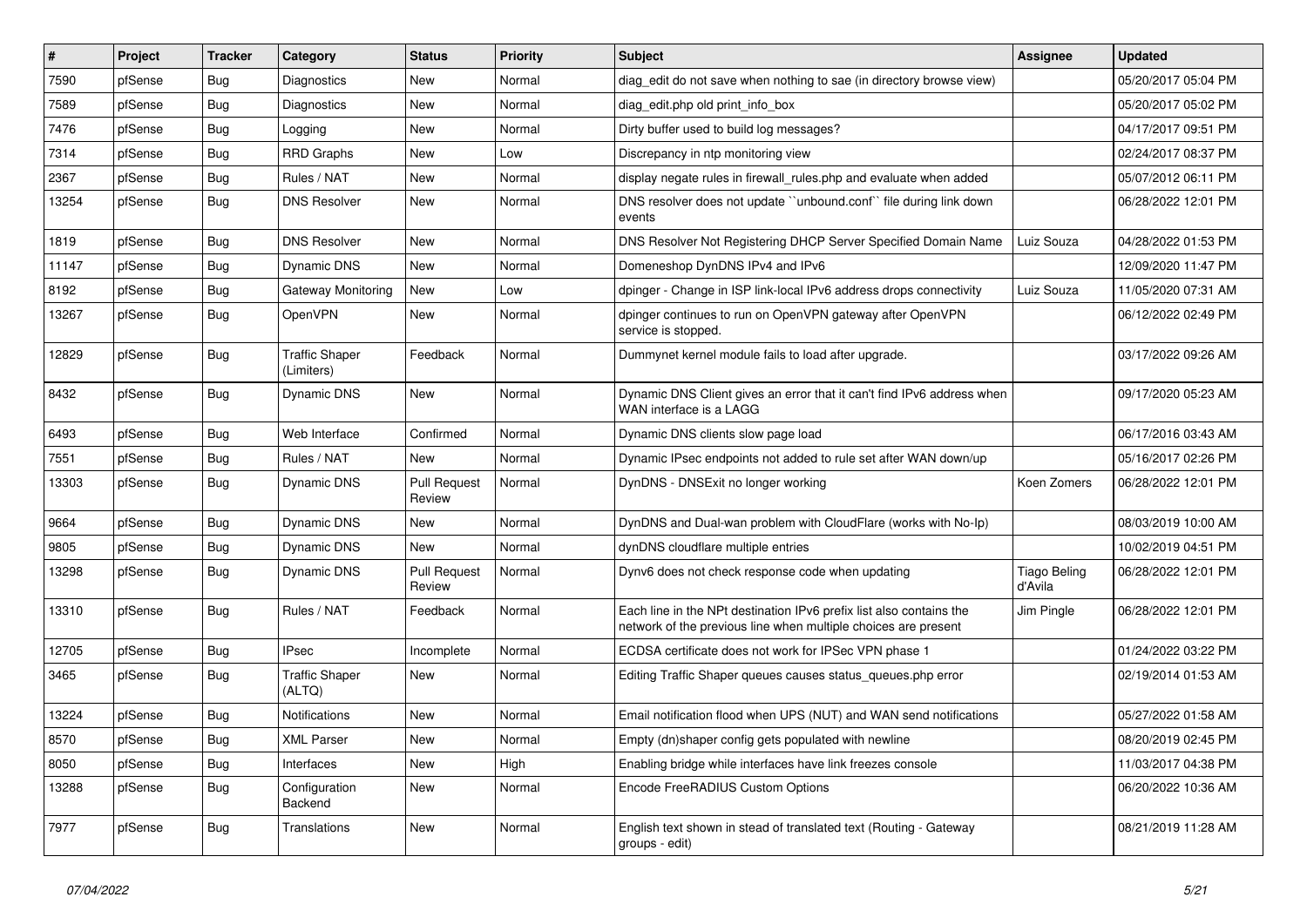| #     | Project | <b>Tracker</b> | Category                        | <b>Status</b>                 | <b>Priority</b> | <b>Subject</b>                                                                                                                      | <b>Assignee</b> | <b>Updated</b>      |
|-------|---------|----------------|---------------------------------|-------------------------------|-----------------|-------------------------------------------------------------------------------------------------------------------------------------|-----------------|---------------------|
| 13280 | pfSense | Bug            | Unknown                         | New                           | Normal          | Entries duplicated in /boot/loader.conf                                                                                             |                 | 06/19/2022 11:11 AM |
| 13068 | pfSense | Bug            | Aliases / Tables                | <b>New</b>                    | Normal          | Error loading rules when URL Table IPs content is empty                                                                             |                 | 04/17/2022 09:07 PM |
| 8004  | pfSense | <b>Bug</b>     | <b>NAT Reflection</b>           | New                           | Normal          | Error notice for a deleted NAT that had a RULE or an existing NAT<br>which is claimed to have no NAT port                           |                 | 10/24/2017 06:39 PM |
| 9690  | pfSense | <b>Bug</b>     | Interfaces                      | <b>New</b>                    | Normal          | Ethernet flow control should be disabled by default                                                                                 |                 | 08/19/2019 06:45 PM |
| 9241  | pfSense | Bug            | Interfaces                      | <b>New</b>                    | Normal          | Ethernet link cycles up/down if "auto-negotiate" is explicitly selected in<br>interface configuration                               |                 | 12/31/2018 08:36 PM |
| 4298  | pfSense | Bug            | <b>SNMP</b>                     | Assigned                      | Very Low        | Excessive errors from snmpd                                                                                                         | Luiz Souza      | 09/13/2020 08:21 AM |
| 12519 | pfSense | Bug            | Authentication                  | New                           | Normal          | Fail authentication using special character in password via the LDAP<br>connector                                                   |                 | 11/12/2021 07:39 AM |
| 5658  | pfSense | <b>Bug</b>     | <b>Captive Portal</b>           | Confirmed                     | Low             | Files with the same name cannot be uploaded to multiple captive<br>portal zones                                                     |                 | 12/18/2015 07:19 PM |
| 13067 | pfSense | <b>Bug</b>     | FilterDNS                       | New                           | Normal          | filterdns resolve interval is twice the intended value                                                                              |                 | 04/17/2022 07:45 PM |
| 12056 | pfSense | <b>Bug</b>     | Logging                         | New                           | Normal          | Filterlog says "Unknown Option %u"                                                                                                  |                 | 06/18/2021 05:51 AM |
| 10493 | pfSense | <b>Bug</b>     | <b>IPsec</b>                    | New                           | Normal          | filter_get_vpns_list() issues                                                                                                       |                 | 05/06/2020 01:07 AM |
| 12857 | pfSense | Bug            | Gateways                        | <b>New</b>                    | Normal          | Firewall gateway goes away when making changes to Bridge0 device                                                                    |                 | 02/27/2022 11:20 AM |
| 10701 | pfSense | <b>Bug</b>     | Web Interface                   | New                           | Very Low        | Firewall Log too wide with Rule Description Column                                                                                  |                 | 06/25/2020 07:36 AM |
| 12673 | pfSense | <b>Bug</b>     | Dashboard                       | <b>Pull Request</b><br>Review | Normal          | Firewall Logs Widget fails to update at intervals below 5 seconds.                                                                  | Viktor Gurov    | 06/28/2022 12:01 PM |
| 11566 | pfSense | <b>Bug</b>     | Web Interface                   | <b>New</b>                    | Low             | Firewall Maximum Table Entries "default size" is whatever is entered                                                                |                 | 02/27/2021 10:01 AM |
| 13144 | pfSense | <b>Bug</b>     | Rules / NAT                     | <b>New</b>                    | Very Low        | Firewall rule entries can get out of sync when entries are deleted while<br>other administrators are editing entries simultaneously |                 | 05/10/2022 07:26 AM |
| 4479  | pfSense | <b>Bug</b>     | <b>Operating System</b>         | New                           | Normal          | Firewall rules won't match GRE interface after applying IPSEC<br>transport encryption on GRE tunnel                                 | Luiz Souza      | 08/20/2021 08:46 AM |
| 7373  | pfSense | <b>Bug</b>     | Rules / NAT                     | <b>New</b>                    | Normal          | Firewall schedules GUI needs to be redone from scratch                                                                              |                 | 08/21/2019 08:56 AM |
| 13051 | pfSense | <b>Bug</b>     | <b>Traffic Shaper</b><br>(ALTQ) | <b>New</b>                    | Normal          | Firewall traffic shaper by interface selection unknow                                                                               |                 | 04/12/2022 07:03 AM |
| 11232 | pfSense | <b>Bug</b>     | <b>Operating System</b>         | New                           | Normal          | Fix pfSense_fsync                                                                                                                   |                 | 01/08/2021 08:53 AM |
| 13046 | pfSense | <b>Bug</b>     | Rules / NAT                     | <b>New</b>                    | Normal          | Floating rule applied to IPv6 interface with a SLAAC DHCPv6 gateway<br>reports error on boot                                        |                 | 04/11/2022 09:50 AM |
| 6627  | pfSense | Bug            | Rules / NAT                     | <b>New</b>                    | Normal          | floating tab match rules ignore quick action so should be removed                                                                   |                 | 07/18/2016 02:15 PM |
| 12920 | pfSense | <b>Bug</b>     | <b>Gateway Monitoring</b>       | <b>Pull Request</b><br>Review | Normal          | Gateway behavior differs when the gateway does not exist in<br>config.xml                                                           | Viktor Gurov    | 06/28/2022 12:01 PM |
| 3132  | pfSense | <b>Bug</b>     | Gateway Monitoring              | In Progress                   | Normal          | Gateway events for IPv6 affect IPv4 services and vice versa                                                                         | Viktor Gurov    | 06/28/2022 12:01 PM |
| 11960 | pfSense | <b>Bug</b>     | <b>Gateway Monitoring</b>       | Feedback                      | Normal          | Gateway Monitoring Traffic Goes Out Default Gateway                                                                                 |                 | 12/20/2021 05:43 AM |
| 3312  | pfSense | Bug            | <b>IPsec</b>                    | New                           | Normal          | Gateway on IPsec rules is not functional in pf                                                                                      |                 | 01/28/2020 10:09 PM |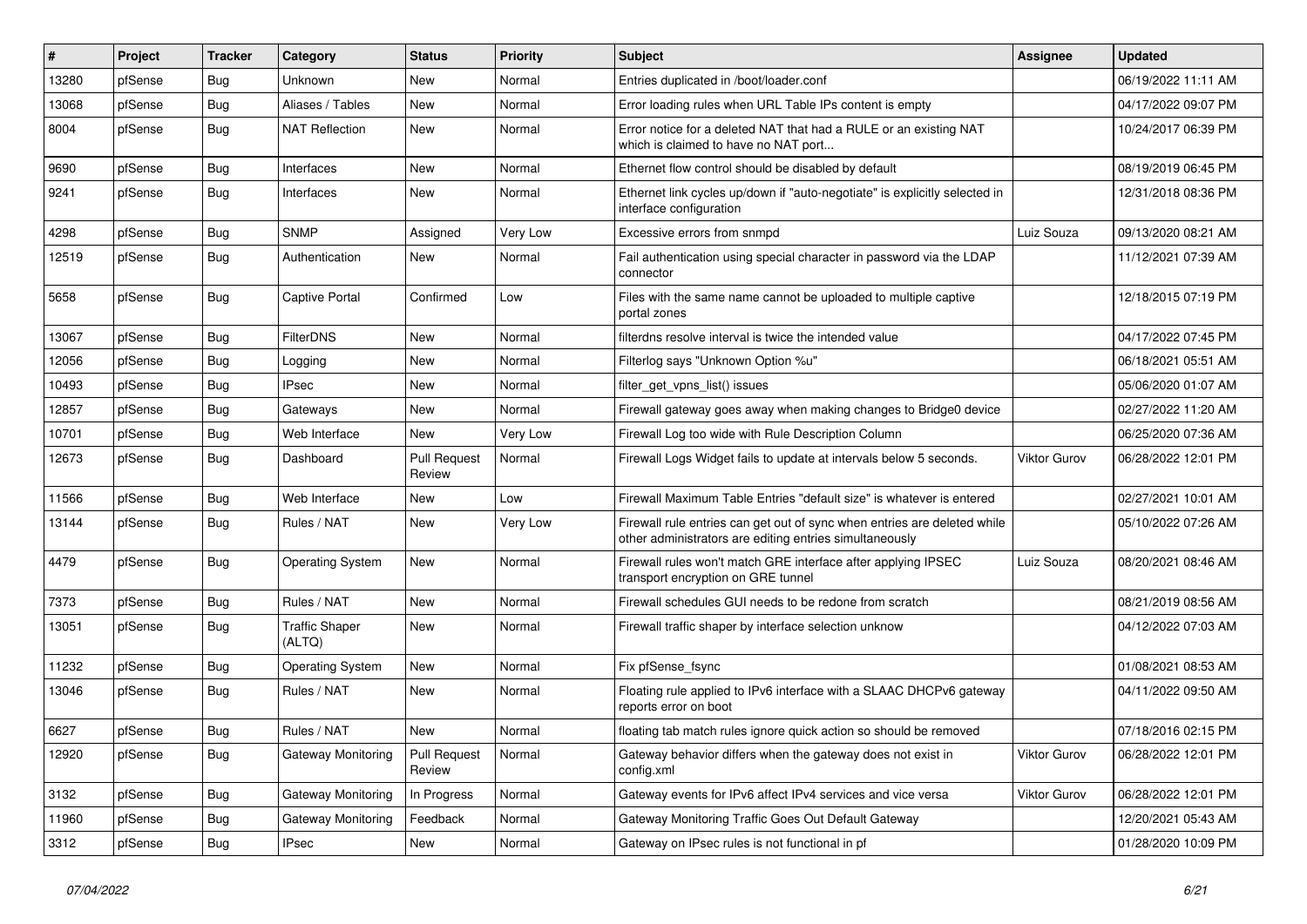| #     | Project | <b>Tracker</b> | Category                        | <b>Status</b>                 | <b>Priority</b> | <b>Subject</b>                                                                                       | <b>Assignee</b>     | <b>Updated</b>      |
|-------|---------|----------------|---------------------------------|-------------------------------|-----------------|------------------------------------------------------------------------------------------------------|---------------------|---------------------|
| 8343  | pfSense | Bug            | Gateways                        | <b>New</b>                    | Normal          | Gateway Routes (Default Routes) not removed in Kernel when<br>removed from GUI                       |                     | 05/14/2020 01:22 AM |
| 7289  | pfSense | Bug            | Certificates                    | <b>New</b>                    | Low             | Generating 4096bit Certificate                                                                       |                     | 08/14/2019 09:56 AM |
| 7821  | pfSense | Bug            | DHCP (IPv6)                     | <b>New</b>                    | Normal          | GIF does not support broadcast                                                                       |                     | 08/29/2017 10:50 AM |
| 11872 | pfSense | <b>Bug</b>     | Interfaces                      | <b>New</b>                    | Normal          | gif interfaces reporting incorrect traffic counters                                                  |                     | 12/30/2021 04:00 AM |
| 13218 | pfSense | <b>Bug</b>     | Interfaces                      | <b>Pull Request</b><br>Review | Normal          | GIF-based interface MTU is assigned to parent interface on boot when<br>parent interface is a LAGG   | <b>Viktor Gurov</b> | 06/28/2022 12:01 PM |
| 11992 | pfSense | <b>Bug</b>     | <b>Virtual IP Addresses</b>     | Confirmed                     | High            | GRE Tunnel - Does not work with a virtual IP as endpoint                                             |                     | 06/04/2021 01:16 AM |
| 12225 | pfSense | <b>Bug</b>     | Authentication                  | <b>Pull Request</b><br>Review | Normal          | Group membership field is not needed for remote groups                                               | <b>Viktor Gurov</b> | 06/28/2022 12:01 PM |
| 12483 | pfSense | Bug            | Configuration<br>Backend        | <b>New</b>                    | Normal          | GUI creates inconsistent config.xml                                                                  |                     | 10/23/2021 06:48 AM |
| 11666 | pfSense | <b>Bug</b>     | Logging                         | <b>New</b>                    | Normal          | GUI Firewall log search not parsing filter.log beyond hard coded limit                               |                     | 03/12/2021 11:38 AM |
| 12249 | pfSense | <b>Bug</b>     | Backup / Restore                | <b>New</b>                    | Normal          | HAProxy causing failed ACB backups                                                                   |                     | 11/15/2021 11:58 PM |
| 5887  | pfSense | <b>Bug</b>     | Interfaces                      | Confirmed                     | Normal          | hardware offloading applyflags sets/unsets most values when already<br>set correctly                 |                     | 07/06/2016 03:31 PM |
| 2308  | pfSense | Bug            | <b>Traffic Shaper</b><br>(ALTQ) | <b>New</b>                    | Normal          | HFSC WebUI doesn't check for "Bandwidth" setting                                                     |                     | 12/04/2012 07:12 PM |
| 12720 | pfSense | Bug            | Rules / NAT                     | <b>Pull Request</b><br>Review | Normal          | Hide the "tag" field on non-floating tabs                                                            | Viktor Gurov        | 01/24/2022 03:11 PM |
| 7665  | pfSense | Bug            | Aliases / Tables                | <b>New</b>                    | Normal          | Host range validation for Aliases is not strict enough                                               |                     | 08/21/2019 11:01 AM |
| 6398  | pfSense | <b>Bug</b>     | Configuration<br><b>Backend</b> | <b>New</b>                    | Normal          | If config cannot be loaded due to corruption or bug, it isn't handled<br>gracefully (just stops)     |                     | 08/13/2019 01:23 PM |
| 10150 | pfSense | <b>Bug</b>     | <b>IGMP Proxy</b>               | <b>New</b>                    | Normal          | IGMP Proxy does not scale to hundreds of streams                                                     |                     | 01/03/2020 02:56 AM |
| 13276 | pfSense | Bug            | <b>IGMP Proxy</b>               | <b>New</b>                    | Normal          | IGMP Proxy Error Message for Logging Links to System Log Instead<br>of Routing Log                   |                     | 06/16/2022 07:48 PM |
| 13277 | pfSense | <b>Bug</b>     | <b>IGMP Proxy</b>               | <b>New</b>                    | Normal          | IGMP Proxy webConfigurator Page Always Produces Error                                                |                     | 06/16/2022 07:50 PM |
| 2335  | pfSense | <b>Bug</b>     | <b>Operating System</b>         | <b>New</b>                    | Normal          | <b>IGMPProxy and CARP Results in System Instability Upon Reboot</b>                                  |                     | 07/19/2014 10:25 PM |
| 3382  | pfSense | <b>Bug</b>     | <b>IGMP Proxy</b>               | New                           | Normal          | IGMPPROXY fails with more than 32 interfaces                                                         |                     | 07/12/2016 11:01 PM |
| 9338  | pfSense | Bug            | <b>IGMP Proxy</b>               | <b>New</b>                    | Normal          | igmpproxy ignoring downstream vlan interface                                                         |                     | 02/22/2019 03:48 AM |
| 8711  | pfSense | <b>Bug</b>     | <b>IGMP Proxy</b>               | <b>New</b>                    | Normal          | igmpproxy with PPPoE Interfaces                                                                      |                     | 07/28/2018 09:21 AM |
| 12079 | pfSense | Bug            | <b>IGMP Proxy</b>               | <b>New</b>                    | Normal          | IGMPProxy: kernel panic, Sleeping thread owns a non-sleepable lock                                   | Mateusz Guzik       | 06/28/2022 12:01 PM |
| 12875 | pfSense | <b>Bug</b>     | Package System                  | <b>New</b>                    | Normal          | Import zabbix-agent6 and zabbix-proxy6 from FreeBSD Ports                                            |                     | 05/28/2022 06:50 PM |
| 11730 | pfSense | <b>Bug</b>     | Web Interface                   | <b>New</b>                    | Normal          | Improve visibility of option selections in dark themes                                               |                     | 03/25/2021 09:38 PM |
| 5091  | pfSense | Bug            | Rules / NAT                     | Confirmed                     | Very Low        | In rule creation destination ports fields (from and to) are too small to<br>read ports aliases names |                     | 01/07/2020 07:48 AM |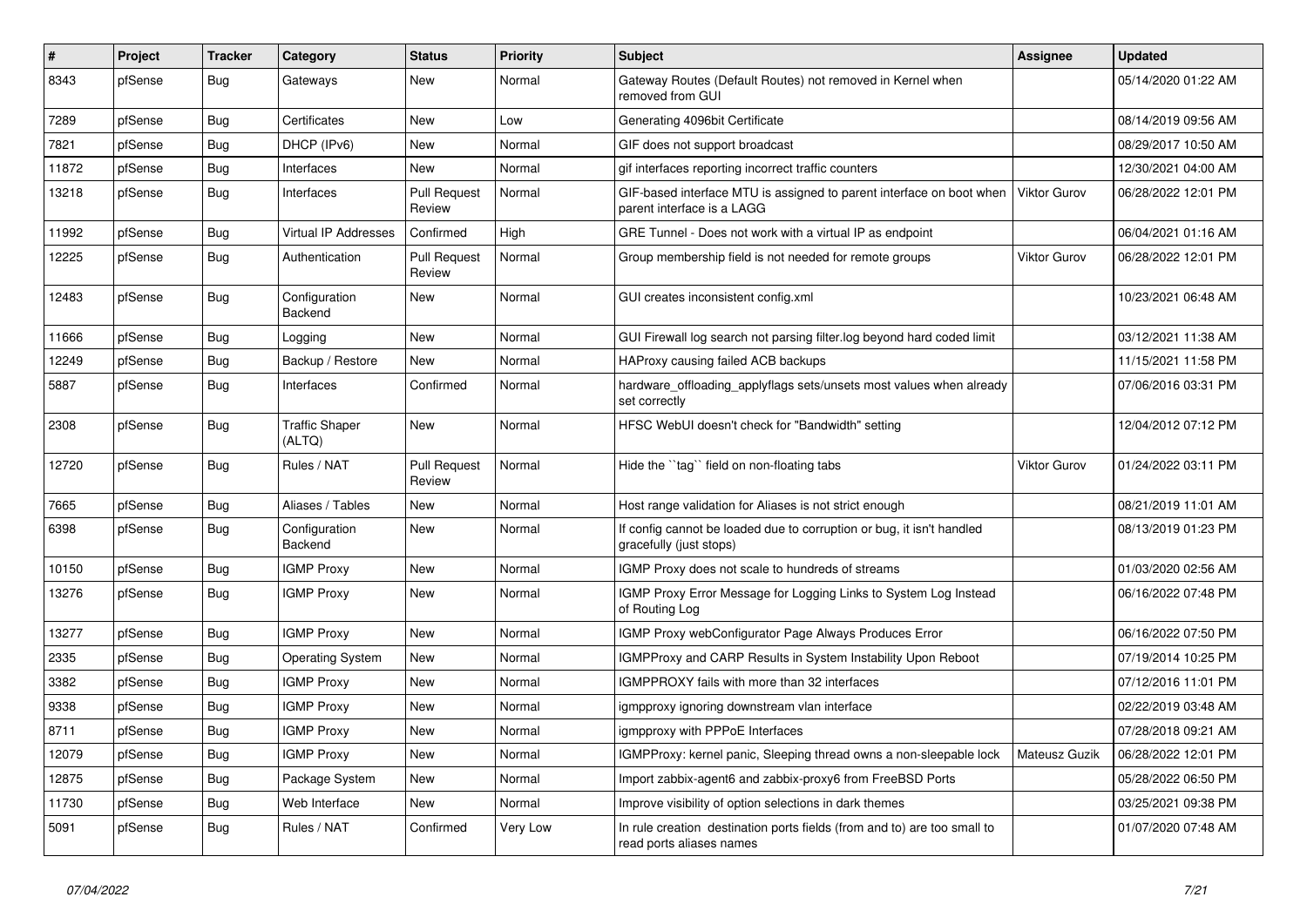| ∦     | Project | <b>Tracker</b> | Category                        | <b>Status</b>                 | <b>Priority</b> | Subject                                                                                                 | Assignee            | <b>Updated</b>      |
|-------|---------|----------------|---------------------------------|-------------------------------|-----------------|---------------------------------------------------------------------------------------------------------|---------------------|---------------------|
| 9035  | pfSense | Bug            | Rules / NAT                     | New                           | Normal          | Inactive Interfaces are Hidden in Firewall Rules                                                        |                     | 08/14/2019 12:39 PM |
| 10952 | pfSense | Bug            | Rules / NAT                     | New                           | Low             | Inconsistency in Subnet Defaults Between Firewall Rules and Interface<br><b>Address Assignments</b>     |                     | 10/09/2020 12:50 PM |
| 7402  | pfSense | Bug            | Web Interface                   | <b>New</b>                    | Normal          | Inconsistent use of htmlentities validation checks                                                      |                     | 03/21/2017 08:58 AM |
| 8500  | pfSense | <b>Bug</b>     | Dynamic DNS                     | New                           | Low             | Incorrect categorization of status/info messages from phpDynDNS                                         |                     | 08/16/2019 12:50 PM |
| 13295 | pfSense | Bug            | Gateway Monitoring              | <b>Pull Request</b><br>Review | Normal          | Incorrect function parameters for "get dpinger status()" call in<br>`gwlb.inc`                          |                     | 06/28/2022 12:01 PM |
| 5413  | pfSense | Bug            | <b>DNS Resolver</b>             | Confirmed                     | High            | Incorrect Handling of Unbound Resolver [service restarts, cache loss,<br>DNS service interruption1      |                     | 06/19/2022 11:11 PM |
| 11717 | pfSense | Bug            | Rules / NAT                     | New                           | Normal          | Incorrect port forwarding rules if Destination port alias is not equal to<br>Redirect target port alias |                     | 03/22/2021 06:06 AM |
| 8179  | pfSense | Bug            | DHCP (IPv4)                     | Feedback                      | Normal          | Incorrect reverse DNS zone in DHCP server config for<br>non-octet-aligned subnet mask                   | Renato Botelho      | 02/09/2022 11:17 PM |
| 11174 | pfSense | Bug            | <b>Traffic Shaper</b><br>(ALTQ) | Feedback                      | Normal          | Incorrect traffic shaping on pppoe interface                                                            |                     | 12/21/2020 11:21 PM |
| 13158 | pfSense | Bug            | Web Interface                   | New                           | Normal          | Input validation error when applying limiter changes                                                    |                     | 05/14/2022 05:32 PM |
| 12259 | pfSense | <b>Bug</b>     | <b>Operating System</b>         | New                           | Normal          | Intel em NICs Suffering Performance Degradation on FreeBSD12                                            |                     | 02/25/2022 09:28 PM |
| 4740  | pfSense | Bug            | <b>Wireless</b>                 | New                           | Normal          | Intel wireless kernel panic in infrastructure mode with WPA                                             |                     | 11/13/2020 08:38 AM |
| 10577 | pfSense | Bug            | Hardware / Drivers              | Feedback                      | Normal          | intel x553 (c3000 chipset) loading x520 driver                                                          |                     | 05/28/2020 03:59 AM |
| 8882  | pfSense | Bug            | Interfaces                      | Incomplete                    | Normal          | Interface assignments lost on reboot                                                                    |                     | 02/17/2022 02:24 PM |
| 7113  | pfSense | <b>Bug</b>     | Dashboard                       | <b>New</b>                    | Normal          | Interface name in Traffic Graphs                                                                        |                     | 12/31/2021 05:40 PM |
| 3411  | pfSense | Bug            | Dashboard                       | New                           | Low             | Interfaces and statistics dashboard widgets very slow with large<br>numbers of interfaces               |                     | 01/24/2014 02:09 AM |
| 11091 | pfSense | Bug            | Interfaces                      | <b>New</b>                    | Normal          | Interfaces set as disabled in the configuration have an UP status in the<br>operating system at boot    | <b>Viktor Gurov</b> | 06/28/2022 12:01 PM |
| 7857  | pfSense | Bug            | Dashboard                       | New                           | Very Low        | Interfaces Widget U/I fails to wrap IPV6 addresses when the string is<br>too wide for the widget        |                     | 08/13/2019 09:15 AM |
| 4474  | pfSense | <b>Bug</b>     | Package System                  | Confirmed                     | Normal          | IP address change triggers reload of all packages                                                       |                     | 02/13/2017 07:21 AM |
| 8815  | pfSense | <b>Bug</b>     | Interfaces                      | <b>New</b>                    | Normal          | IP addresses are removed from interfaces when link is lost and either<br>IPv4 or IPv6 is dynamic        | Luiz Souza          | 07/21/2021 07:49 AM |
| 13000 | pfSense | Bug            | <b>IPsec</b>                    | <b>New</b>                    | Low             | IPsec AES-GCM encryption algorithm "Key Length" field should be<br>labeled "ICV Length"                 |                     | 03/30/2022 07:40 AM |
| 8964  | pfSense | Bug            | <b>IPsec</b>                    | New                           | High            | IPsec async cryptography advanced setting - TCP traffic not passing<br>through                          | Luiz Souza          | 12/08/2020 12:09 PM |
| 6370  | pfSense | <b>Bug</b>     | <b>IPsec</b>                    | Confirmed                     | Normal          | IPSEC bound to WAN gateway group and Dynamic DNS doesn't to fail<br>back tunnel to WAN on DDNS update   |                     | 08/31/2021 07:38 AM |
| 12335 | pfSense | Bug            | <b>IPsec</b>                    | New                           | Normal          | IPsec DNS inefficiency                                                                                  | Jim Pingle          | 06/28/2022 12:01 PM |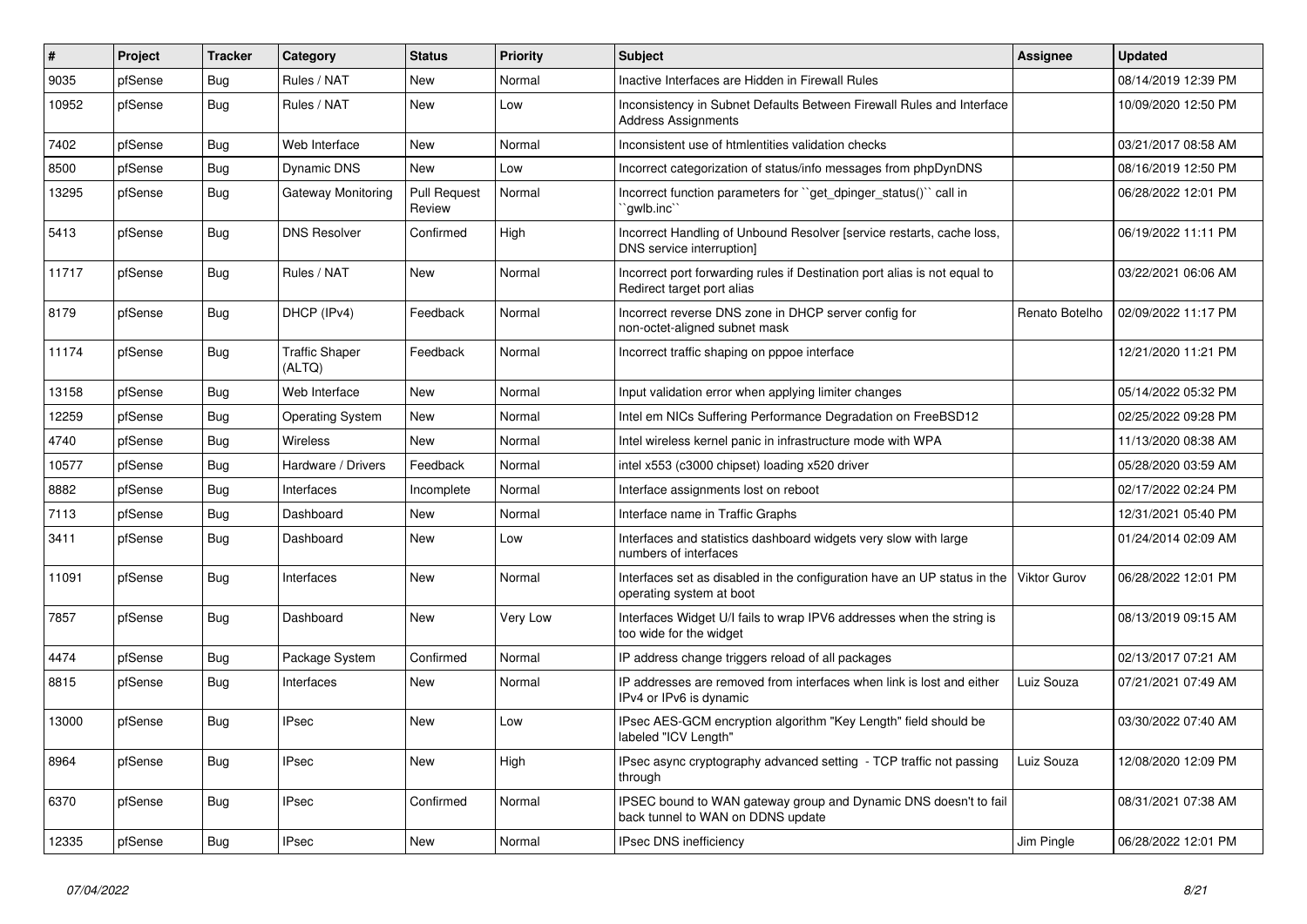| $\vert$ # | Project | <b>Tracker</b> | Category                                        | <b>Status</b> | <b>Priority</b> | <b>Subject</b>                                                                                                                                                                | <b>Assignee</b>        | <b>Updated</b>      |
|-----------|---------|----------------|-------------------------------------------------|---------------|-----------------|-------------------------------------------------------------------------------------------------------------------------------------------------------------------------------|------------------------|---------------------|
| 6167      | pfSense | Bug            | <b>IPsec</b>                                    | Confirmed     | Normal          | IPsec IPComp not working                                                                                                                                                      | George<br>Neville-Neil | 09/22/2020 06:07 PM |
| 12762     | pfSense | Bug            | <b>IPsec</b>                                    | New           | Normal          | IPsec keep alive check ignores Child SA Start Action                                                                                                                          | <b>Viktor Gurov</b>    | 02/07/2022 11:21 AM |
| 8013      | pfSense | Bug            | <b>IPsec</b>                                    | New           | Normal          | IPsec MSS clamping value shared for IPv4 and IPv6                                                                                                                             | Luiz Souza             | 10/28/2021 01:37 PM |
| 9349      | pfSense | Bug            | <b>IPsec</b>                                    | Confirmed     | Normal          | IPSec service start/stop/restart fails after settings change                                                                                                                  | Markus<br>Stockhausen  | 10/30/2020 01:33 PM |
| 7420      | pfSense | Bug            | <b>IPsec</b>                                    | New           | Normal          | ipsec status freezing                                                                                                                                                         |                        | 02/13/2020 09:09 AM |
| 6668      | pfSense | Bug            | <b>IPsec</b>                                    | Feedback      | Normal          | IPSec tunnel + L2TP/IPSec VPN - wrong PSK chosen by pfSense                                                                                                                   |                        | 09/21/2019 02:07 AM |
| 8686      | pfSense | Bug            | <b>IPsec</b>                                    | New           | Normal          | IPsec VTI: Assigned interface firewall rules are never parsed                                                                                                                 |                        | 02/10/2021 12:15 PM |
| 6289      | pfSense | <b>Bug</b>     | Interfaces                                      | <b>New</b>    | Normal          | IPv6 address not given to track6 interfaces on create                                                                                                                         |                        | 12/30/2021 04:17 AM |
| 9650      | pfSense | Bug            | Gateways                                        | <b>New</b>    | Normal          | IPv6 connection drops (ir-)regular on Kabelvodafone (German cable<br>ISP)                                                                                                     |                        | 07/27/2019 07:14 AM |
| 7303      | pfSense | Bug            | <b>IPv6 Router</b><br>Advertisements<br>(RADVD) | New           | Normal          | ipv6 connectivity lost on pfSense reboot                                                                                                                                      |                        | 08/20/2019 12:23 PM |
| 9837      | pfSense | Bug            | Interfaces                                      | <b>New</b>    | Very Low        | ipv6 is not completely disabled on the interfaces                                                                                                                             |                        | 10/24/2019 01:16 AM |
| 12421     | pfSense | Bug            | Rules / NAT                                     | New           | Normal          | IPV6 limiter bug                                                                                                                                                              |                        | 10/02/2021 08:44 AM |
| 6011      | pfSense | Bug            | Web Interface                                   | Confirmed     | Low             | IPv6 link local fails HTTP REFERER check                                                                                                                                      |                        | 09/04/2016 09:57 AM |
| 3326      | pfSense | Bug            | PPP Interfaces                                  | New           | Normal          | IPv6 only PPPoE connection                                                                                                                                                    |                        | 11/18/2013 09:37 AM |
| 9295      | pfSense | Bug            | <b>PPPoE Server</b>                             | New           | Very High       | IPv6 PD does not work with PPPOE (Server & Client)                                                                                                                            |                        | 05/15/2022 10:53 AM |
| 6541      | pfSense | Bug            | <b>IPv6 Router</b><br>Advertisements<br>(RADVD) | <b>New</b>    | Normal          | IPv6 RAs always include on-link prefix; clients may not use DHCPv6<br>managed addresses                                                                                       |                        | 08/13/2019 03:23 PM |
| 8158      | pfSense | Bug            | Interfaces                                      | <b>New</b>    | High            | IPv6 Track Interface issue with more than one WAN-Gateway and a<br>number of internal interfaces at least track interface from one<br>interface does not work on regular base |                        | 12/03/2017 09:00 AM |
| 9136      | pfSense | <b>Bug</b>     | DHCP (IPv6)                                     | <b>New</b>    | High            | IPv6 Tracking Interfaces Lose IPv6 Address in Certain Cases                                                                                                                   |                        | 04/21/2022 12:39 PM |
| 7788      | pfSense | Bug            | Dashboard                                       | New           | Low             | Irregular updating of widgets like cpu/uptime on system widget.                                                                                                               |                        | 08/21/2019 09:03 AM |
| 7040      | pfSense | Bug            | Interfaces                                      | New           | Normal          | Issue when disabling an interface                                                                                                                                             |                        | 12/26/2016 02:56 AM |
| 8401      | pfSense | Bug            | Installer                                       | New           | Normal          | Issues related to keys representing alphabetic characters specific to<br>Scandinavian languages and to some other keys.                                                       |                        | 03/30/2018 11:06 AM |
| 10544     | pfSense | Bug            | User Manager /<br>Privileges                    | New           | Normal          | It's not possible to add a user to group operator using the qui                                                                                                               |                        | 04/21/2022 12:39 PM |
| 11556     | pfSense | Bug            | Rules / NAT                                     | New           | Normal          | Kill all states associated with a NAT address                                                                                                                                 |                        | 03/19/2021 10:29 AM |
| 1667      | pfSense | <b>Bug</b>     | L <sub>2</sub> TP                               | New           | Normal          | L2TP server does not respond properly from a CARP VIP                                                                                                                         |                        | 12/11/2021 07:43 PM |
| 11761     | pfSense | <b>Bug</b>     | L <sub>2</sub> TP                               | New           | Normal          | L2TP/IPsec VPN : PPP LCP negotiation occurs before user<br>authentication                                                                                                     |                        | 03/31/2021 04:52 AM |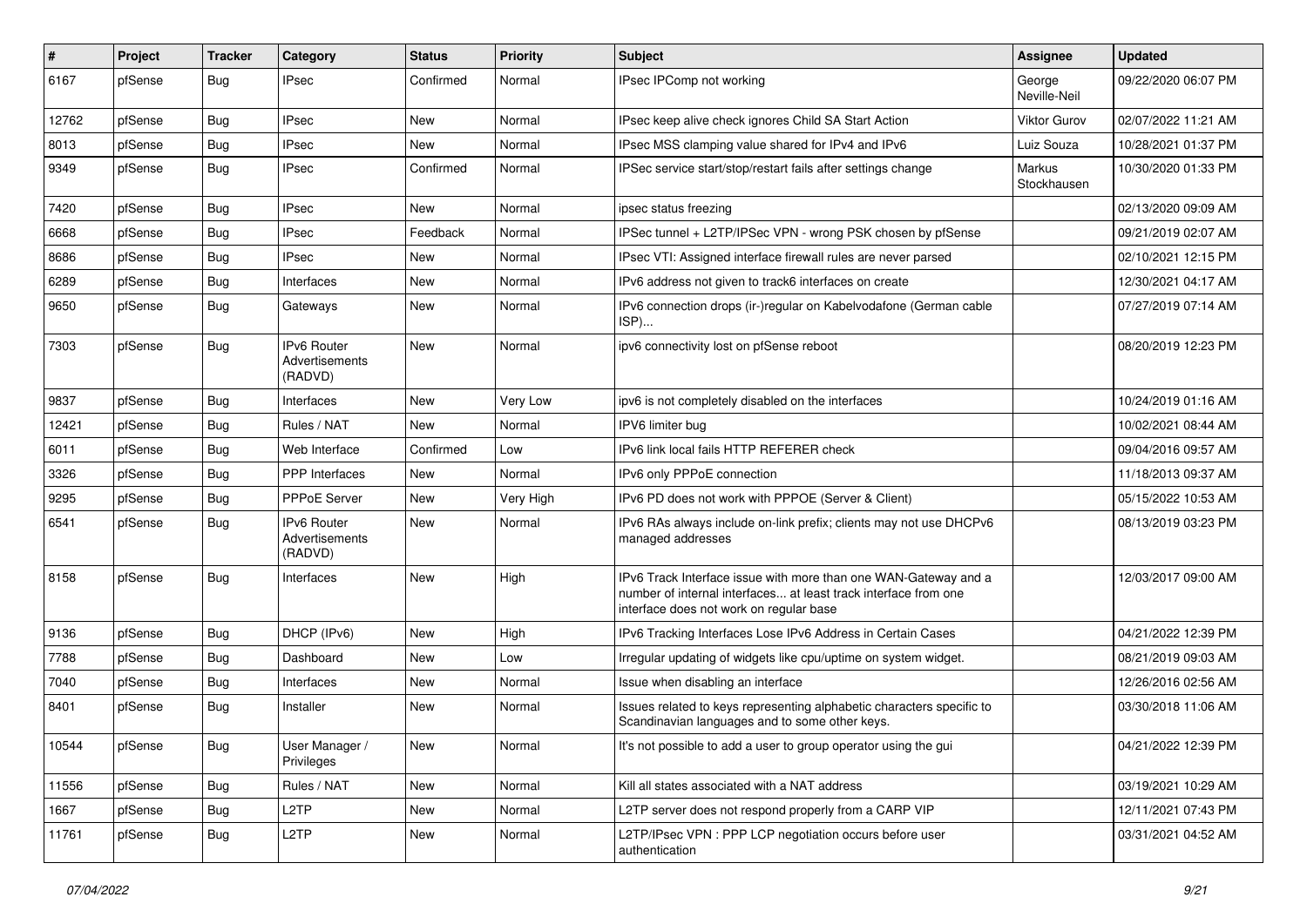| #     | Project | <b>Tracker</b> | Category                                 | <b>Status</b>                 | <b>Priority</b> | Subject                                                                                              | <b>Assignee</b>       | <b>Updated</b>      |
|-------|---------|----------------|------------------------------------------|-------------------------------|-----------------|------------------------------------------------------------------------------------------------------|-----------------------|---------------------|
| 11877 | pfSense | <b>Bug</b>     | Web Interface                            | <b>Pull Request</b><br>Review | Very Low        | Labels and description dissapear in firewall schedule edit.php                                       | <b>Viktor Gurov</b>   | 06/28/2022 12:01 PM |
| 10271 | pfSense | Bug            | Web Interface                            | <b>New</b>                    | Normal          | Large number of VLAN/LANs make "Interfaces" menu hard to access                                      |                       | 02/20/2020 04:46 AM |
| 10892 | pfSense | <b>Bug</b>     | Rules / NAT                              | <b>New</b>                    | Low             | Large number of VLAN/LANs make floating rules are to read                                            | <b>Jared Dillard</b>  | 02/01/2021 03:29 PM |
| 13093 | pfSense | <b>Bug</b>     | Authentication                           | In Progress                   | Normal          | LDAP authentication fails with extended query and RFC2307 group<br>lookups enabled                   |                       | 07/03/2022 08:37 AM |
| 12726 | pfSense | <b>Bug</b>     | Authentication                           | <b>New</b>                    | Normal          | LDAP select container button auto populate                                                           |                       | 01/25/2022 01:48 PM |
| 12283 | pfSense | <b>Bug</b>     | Authentication                           | <b>New</b>                    | Normal          | LDAP/RADIUS authentication servers configuration does not allow<br>source IP address to be specified |                       | 08/20/2021 01:15 AM |
| 8072  | pfSense | <b>Bug</b>     | <b>Traffic Shaper</b><br>(Limiters)      | <b>New</b>                    | Normal          | Limiter / Queue mask issues?                                                                         | Ivor Kreso            | 11/08/2017 07:56 PM |
| 7389  | pfSense | <b>Bug</b>     | <b>Traffic Shaper</b><br>(Limiters)      | In Progress                   | Normal          | Limiter does not work with transparent proxy                                                         | Luiz Souza            | 02/01/2021 03:31 PM |
| 1848  | pfSense | <b>Bug</b>     | <b>Traffic Shaper</b><br>(Limiters)      | Confirmed                     | Normal          | Limiters after policy routing has taken place do not behave correctly                                |                       | 10/25/2014 09:18 PM |
| 3824  | pfSense | <b>Bug</b>     | <b>Traffic Shaper</b><br>(Limiters)      | Confirmed                     | Normal          | Limiters on bridge break traffic outside locally-configured IP subnets                               | Luiz Souza            | 11/03/2016 07:16 PM |
| 11412 | pfSense | <b>Bug</b>     | Interfaces                               | <b>New</b>                    | Normal          | LLDPD Package Doesn't Work with Switchports                                                          |                       | 02/12/2021 08:12 PM |
| 6481  | pfSense | <b>Bug</b>     | <b>IPsec</b>                             | <b>New</b>                    | Normal          | loading EAP_RADIUS method failed                                                                     |                       | 03/24/2020 04:25 PM |
| 12734 | pfSense | <b>Bug</b>     | Web Interface                            | Incomplete                    | Low             | Long hostname breaks DHCP leases layout                                                              |                       | 01/31/2022 01:03 PM |
| 12715 | pfSense | <b>Bug</b>     | Authentication                           | New                           | Normal          | Long system startup time when LDAP is configured and unavailable<br>during startup.                  | Christian<br>McDonald | 01/24/2022 05:50 AM |
| 8502  | pfSense | <b>Bug</b>     | Web Interface                            | Confirmed                     | Low             | main (top) menu items do not drop down in some cases                                                 |                       | 07/06/2020 02:39 PM |
| 13003 | pfSense | <b>Bug</b>     | Hardware / Drivers                       | <b>New</b>                    | Normal          | Malicious Driver Detection event on ixl driver                                                       |                       | 06/25/2022 05:00 PM |
| 13076 | pfSense | <b>Bug</b>     | Gateway Monitoring                       | New                           | Normal          | Marking a gateway as down does not affect IPsec entries using<br>gateway groups                      |                       | 06/28/2022 12:01 PM |
| 12938 | pfSense | Bug            | IPv6 Router<br>Advertisements<br>(RADVD) | <b>New</b>                    | Normal          | MaxRtrAdvInterval would allow stale DNS servers to be deleted faster                                 |                       | 03/12/2022 09:37 AM |
| 9094  | pfSense | Bug            | Hardware / Drivers                       | Assigned                      | Normal          | MBT console settings are not forced to video console                                                 |                       | 11/07/2018 10:23 AM |
| 12095 | pfSense | Bug            | Authentication                           | New                           | Normal          | Memory leak in pcscd                                                                                 |                       | 06/01/2022 01:01 PM |
| 6055  | pfSense | Bug            | Package System                           | Confirmed                     | Low             | Menu items may remain from packages no longer installed                                              |                       | 06/18/2021 08:46 PM |
| 7238  | pfSense | Bug            | Web Interface                            | New                           | Normal          | Menu layout broken when using "Hostname in Menu" with long<br>hostnames                              |                       | 02/21/2017 07:01 AM |
| 6926  | pfSense | <b>Bug</b>     | UPnP/NAT-PMP                             | New                           | Normal          | Miniupnp advertising expired IPv6 address                                                            |                       | 01/15/2022 08:29 PM |
| 8846  | pfSense | <b>Bug</b>     | Gateways                                 | New                           | Low             | Misleading gateway error message adding/editing static routes using a<br>disabled interface          |                       | 08/21/2019 11:29 AM |
| 11731 | pfSense | <b>Bug</b>     | Hardware / Drivers                       | New                           | Normal          | Missing support for Realtek USB NICs                                                                 |                       | 03/30/2021 04:32 AM |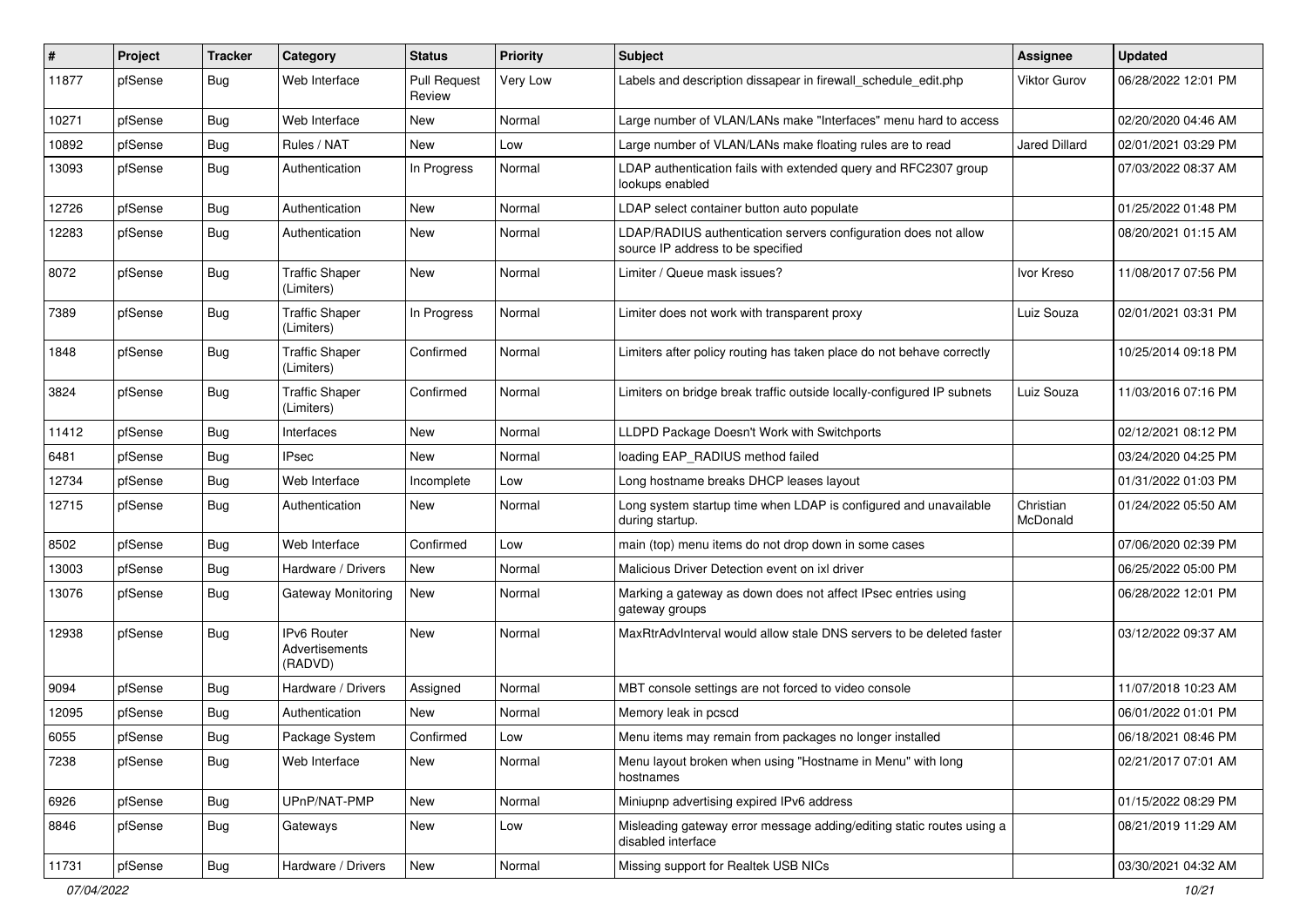| #     | Project | <b>Tracker</b> | Category              | <b>Status</b> | <b>Priority</b> | <b>Subject</b>                                                                                                                                                                                  | <b>Assignee</b>      | <b>Updated</b>      |
|-------|---------|----------------|-----------------------|---------------|-----------------|-------------------------------------------------------------------------------------------------------------------------------------------------------------------------------------------------|----------------------|---------------------|
| 11539 | pfSense | <b>Bug</b>     | <b>IPsec</b>          | Feedback      | Normal          | Mobile IPsec "split include" value of 0.0.0.0/0 causes some clients to<br>fail                                                                                                                  | Jim Pingle           | 06/28/2022 12:01 PM |
| 9698  | pfSense | Bug            | <b>RRD Graphs</b>     | New           | Normal          | Monitoring graphs do not retain state after auto-refresh                                                                                                                                        |                      | 08/26/2019 02:09 AM |
| 8113  | pfSense | <b>Bug</b>     | Interfaces            | <b>New</b>    | Normal          | MTU setting on bridge, openypn clients ignored                                                                                                                                                  |                      | 12/31/2021 05:55 PM |
| 12823 | pfSense | Bug            | DHCP (IPv6)           | <b>New</b>    | Normal          | Multiple DHCP6 WAN connections PPPoE interface 'defached' status                                                                                                                                |                      | 02/18/2022 05:39 AM |
| 9504  | pfSense | <b>Bug</b>     | Dynamic DNS           | <b>New</b>    | Normal          | Multiple Dynamic DNS update notifications for the same interface, not<br>differentiated by the hostname                                                                                         |                      | 05/07/2019 07:46 AM |
| 8233  | pfSense | <b>Bug</b>     | <b>NAT Reflection</b> | <b>New</b>    | Very Low        | NAT reflection back to originating host broken when using<br>FQDN-based IP aliases                                                                                                              |                      | 08/21/2019 10:53 AM |
| 2042  | pfSense | <b>Bug</b>     | <b>NAT Reflection</b> | Confirmed     | Low             | NAT reflection doesn't apply to self-initiated traffic                                                                                                                                          |                      | 01/21/2021 10:38 PM |
| 9179  | pfSense | <b>Bug</b>     | <b>NAT Reflection</b> | New           | Normal          | NAT reflection fix implemented for #8604 is causing WebUI and<br>XMLRPC to fail on slave                                                                                                        |                      | 03/27/2020 08:01 PM |
| 13318 | pfSense | Bug            | Web Interface         | Feedback      | Low             | NDP Table not showing hostname                                                                                                                                                                  | Jim Pingle           | 07/02/2022 02:57 AM |
| 7848  | pfSense | <b>Bug</b>     | Diagnostics           | New           | Low             | NDP Table Sort by Expiration Error                                                                                                                                                              |                      | 08/26/2019 02:56 PM |
| 8804  | pfSense | <b>Bug</b>     | PPP Interfaces        | New           | Normal          | Netgate SG-1000 PPPoE Keepalives not prioritized, internet drops                                                                                                                                |                      | 08/20/2019 10:06 AM |
| 11657 | pfSense | <b>Bug</b>     | Interfaces            | <b>New</b>    | Normal          | netmap_ring_reinit error                                                                                                                                                                        |                      | 03/18/2021 10:32 PM |
| 12853 | pfSense | <b>Bug</b>     | <b>NAT Reflection</b> | Feedback      | High            | Network Address Translation - Pure NAT pfsense freeze after reboot                                                                                                                              |                      | 02/22/2022 08:40 AM |
| 7387  | pfSense | <b>Bug</b>     | Dashboard             | <b>New</b>    | Low             | New Traffic Graph in dashboard resets inverted view to normal view                                                                                                                              | <b>Jared Dillard</b> | 12/11/2021 08:14 PM |
| 3358  | pfSense | Bug            | Package System        | New           | Normal          | new version of <include file=""> is not required during reinstall all</include>                                                                                                                 |                      | 12/26/2014 12:13 PM |
| 6823  | pfSense | <b>Bug</b>     | Interfaces            | <b>New</b>    | Normal          | No connectivity after changing link state to UP                                                                                                                                                 |                      | 04/21/2022 12:39 PM |
| 1890  | pfSense | <b>Bug</b>     | Translations          | New           | Normal          | No gettext support in console scripts                                                                                                                                                           |                      | 08/13/2019 12:24 PM |
| 3889  | pfSense | <b>Bug</b>     | <b>XML Parser</b>     | Confirmed     | Low             | Non relevant changes in config.xml                                                                                                                                                              |                      | 08/13/2019 12:23 PM |
| 10690 | pfSense | <b>Bug</b>     | Installer             | <b>New</b>    | Low             | Not possible to make UFS install on ZFS formatted drive                                                                                                                                         |                      | 04/21/2022 12:39 PM |
| 4604  | pfSense | Bug            | <b>NTPD</b>           | New           | Normal          | NTP time server entries may or may not work, depending upon<br>interfaces selected when configuring NTP service                                                                                 |                      | 12/11/2021 07:59 PM |
| 5355  | pfSense | <b>Bug</b>     | <b>IPsec</b>          | <b>New</b>    | High            | on Dynamic WAN IP (DHCP Client) it takes 10 minutes before Phase1<br>reconnects                                                                                                                 |                      | 07/08/2016 10:29 PM |
| 11641 | pfSense | <b>Bug</b>     | Interfaces            | <b>New</b>    | Normal          | On xn based interfaces without the VLANMTU flag the first VLAN tag<br>defined does not follow the parent interface MTU settings. All<br>subsequent VLAN tags follow the parent interface's MTU. |                      | 03/09/2021 06:42 PM |
| 12950 | pfSense | Bug            | Routing               | New           | Normal          | OpenVPN as default gateway does not get set at boot time                                                                                                                                        |                      | 04/09/2022 05:46 PM |
| 9344  | pfSense | <b>Bug</b>     | Translations          | New           | Normal          | OpenVPN click NCP Algorithms will always go to DH Parameters<br>website(in Chinese-Taiwan)                                                                                                      |                      | 10/21/2021 03:48 AM |
| 8122  | pfSense | <b>Bug</b>     | OpenVPN               | New           | Normal          | openvpn client is unable to use OTP (temporary) passwords                                                                                                                                       |                      | 04/16/2018 09:28 AM |
| 7286  | pfSense | Bug            | OpenVPN               | Incomplete    | Normal          | OpenVPN client is unreliable when you have multiple tunnels                                                                                                                                     |                      | 08/19/2019 03:28 PM |
| 13088 | pfSense | Bug            | OpenVPN               | New           | Normal          | OpenVPN Client Overrides: properly hide/show form fields                                                                                                                                        | Jim Pingle           | 06/08/2022 09:15 AM |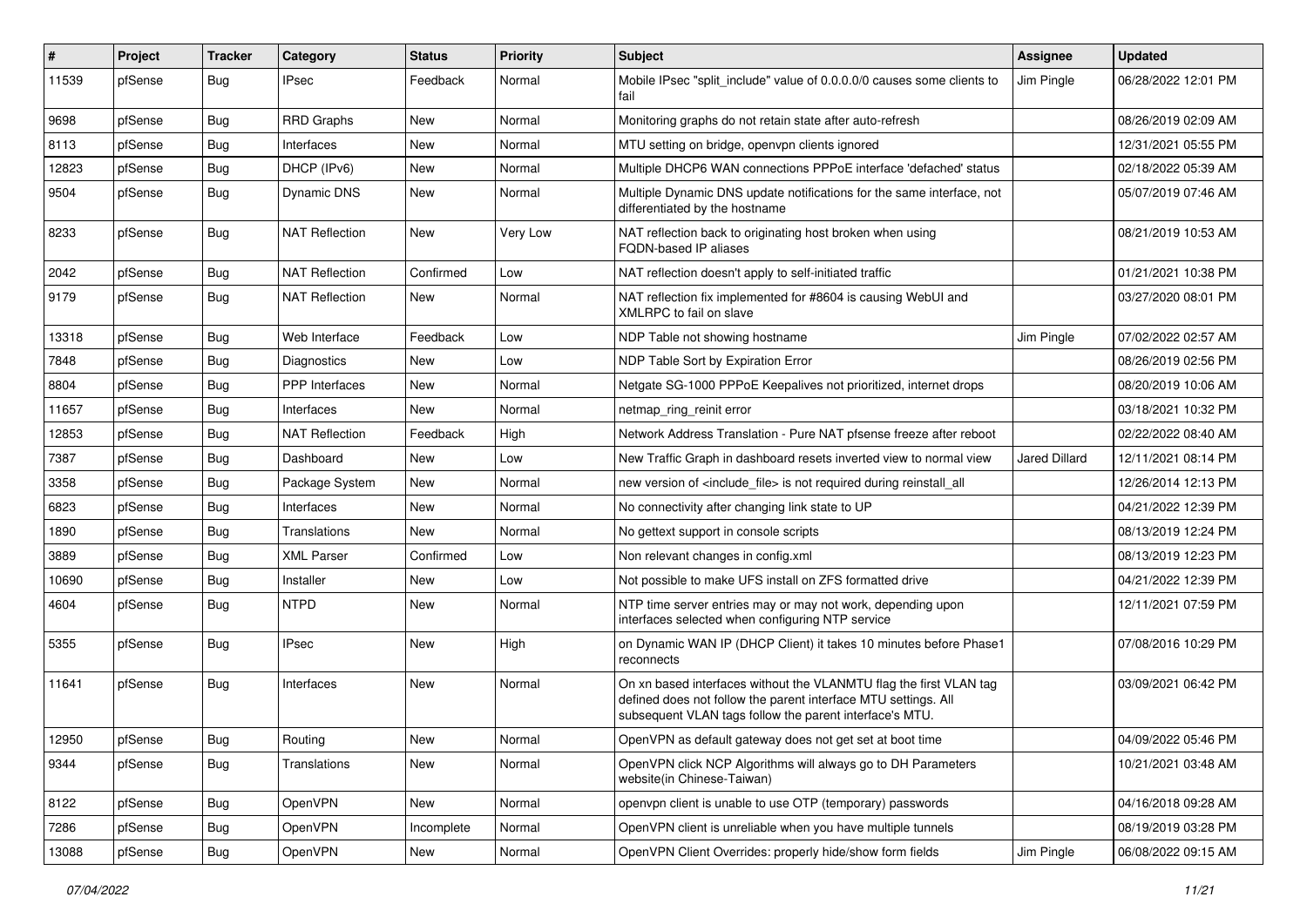| #     | Project | <b>Tracker</b> | Category                     | <b>Status</b>                 | Priority | <b>Subject</b>                                                                                              | <b>Assignee</b>   | <b>Updated</b>      |
|-------|---------|----------------|------------------------------|-------------------------------|----------|-------------------------------------------------------------------------------------------------------------|-------------------|---------------------|
| 9183  | pfSense | Bug            | <b>LAGG Interfaces</b>       | <b>New</b>                    | Very Low | OpenVPN Lagg Interface not working after restart or new start                                               |                   | 08/21/2019 11:17 AM |
| 11715 | pfSense | <b>Bug</b>     | OpenVPN                      | <b>New</b>                    | Normal   | OpenVPN MTU                                                                                                 |                   | 03/22/2021 01:35 AM |
| 8380  | pfSense | Bug            | OpenVPN                      | <b>New</b>                    | Normal   | OpenVPN RADIUS password length is not constant                                                              | Jim Pingle        | 07/17/2020 11:46 AM |
| 12563 | pfSense | Bug            | OpenVPN                      | New                           | Normal   | OpenVPN server doesn't support Framed-IPv6-Address RADIUS<br>attribute                                      |                   | 12/03/2021 11:19 AM |
| 13087 | pfSense | Bug            | OpenVPN                      | <b>New</b>                    | Normal   | OpenVPN Server: hide WINS servers list when netbios option is<br>unchecked while WINS servers is checked    |                   | 04/22/2022 10:29 AM |
| 11541 | pfSense | Bug            | OpenVPN                      | <b>New</b>                    | Normal   | OpenVPN status does not work properly when set to TCP and<br>Concurrent Connections = 1                     |                   | 03/02/2021 02:27 PM |
| 6993  | pfSense | Bug            | OpenVPN                      | <b>New</b>                    | Normal   | OpenVPN status error during CARP state transition                                                           | <b>James Webb</b> | 12/31/2021 05:44 PM |
| 13243 | pfSense | <b>Bug</b>     | OpenVPN                      | <b>Pull Request</b><br>Review | Normal   | OpenVPN status for multi-user VPN shows info icon to display<br>RADIUS rules when there are none to display | Marcos M          | 06/28/2022 12:01 PM |
| 11778 | pfSense | Bug            | OpenVPN                      | New                           | Normal   | OpenVPN uses 100% CPU after experiencing packet loss                                                        |                   | 02/28/2022 07:38 AM |
| 12927 | pfSense | <b>Bug</b>     | OpenVPN                      | <b>New</b>                    | Normal   | OpenVPN with OCSP enabled allows connections with revoked<br>certificates                                   |                   | 03/24/2022 08:22 AM |
| 13090 | pfSense | <b>Bug</b>     | OpenVPN                      | <b>New</b>                    | Normal   | OpenVPN: do not use legacy deprecated netbios settings                                                      | Jim Pingle        | 04/22/2022 11:19 AM |
| 13089 | pfSense | Bug            | OpenVPN                      | New                           | Normal   | OpenVPN: fix some netbios options were preserved even if teh<br>Netbios option was unchecked                | Jim Pingle        | 04/22/2022 11:06 AM |
| 9755  | pfSense | Bug            | Package System               | New                           | Very Low | package description wrong link<br>https://www.freshports.org/security/openvpn-client-export                 |                   | 09/13/2019 07:22 AM |
| 5469  | pfSense | <b>Bug</b>     | Package System               | Confirmed                     | Low      | package.dtd XSD schema is a piece of pathetic, useless,<br>unmaintained junk                                |                   | 11/22/2015 06:26 AM |
| 11724 | pfSense | Bug            | Package System               | <b>New</b>                    | Normal   | Packages unexpectedly removed when changing update branches                                                 |                   | 03/29/2021 08:09 AM |
| 12740 | pfSense | Bug            | FreeBSD                      | Incomplete                    | Normal   | panic: esp_input_cb: Unexpected address family                                                              |                   | 01/27/2022 01:19 PM |
| 9485  | pfSense | <b>Bug</b>     | User Manager /<br>Privileges | <b>New</b>                    | Normal   | password match error on system usermanager causes Group<br>membership to be reset.                          |                   | 04/26/2019 08:52 AM |
| 12122 | pfSense | Bug            | Web Interface                | <b>New</b>                    | Normal   | Perform greedy actions asychronously                                                                        |                   | 07/10/2021 01:10 PM |
| 3706  | pfSense | Bug            | User Manager /<br>Privileges | <b>New</b>                    | Normal   | Permission order affects default page on limited accounts, but can't<br>reorder                             |                   | 02/06/2016 04:10 AM |
| 5075  | pfSense | Bug            | Rules / NAT                  | Confirmed                     | Normal   | pf errors that don't return a line number on first line don't file notice                                   |                   | 09/01/2015 06:42 PM |
| 11184 | pfSense | <b>Bug</b>     | FreeBSD                      | <b>New</b>                    | Normal   | PF: State policy cannot be configurable                                                                     |                   | 02/09/2021 02:43 AM |
| 10671 | pfSense | Bug            | <b>Operating System</b>      | <b>New</b>                    | Normal   | pfsense 2.4.5_1 does not boot on Gen2 2012R2 HyperV VM                                                      |                   | 05/09/2021 06:39 AM |
| 7352  | pfSense | <b>Bug</b>     | Routing                      | <b>New</b>                    | Normal   | pfSense IPv6 static route is dumped after a WAN flap                                                        |                   | 01/20/2022 09:35 AM |
| 12828 | pfSense | Bug            | <b>Wireless</b>              | <b>New</b>                    | Normal   | pfSense keeps crashing (Fatal trap 12: page fault while in kernel<br>mode)                                  |                   | 02/21/2022 07:55 AM |
| 12888 | pfSense | Bug            | Rules / NAT                  | <b>New</b>                    | Normal   | pfSense sends un-NATed packets during OpenVPN startup                                                       |                   | 03/01/2022 03:13 PM |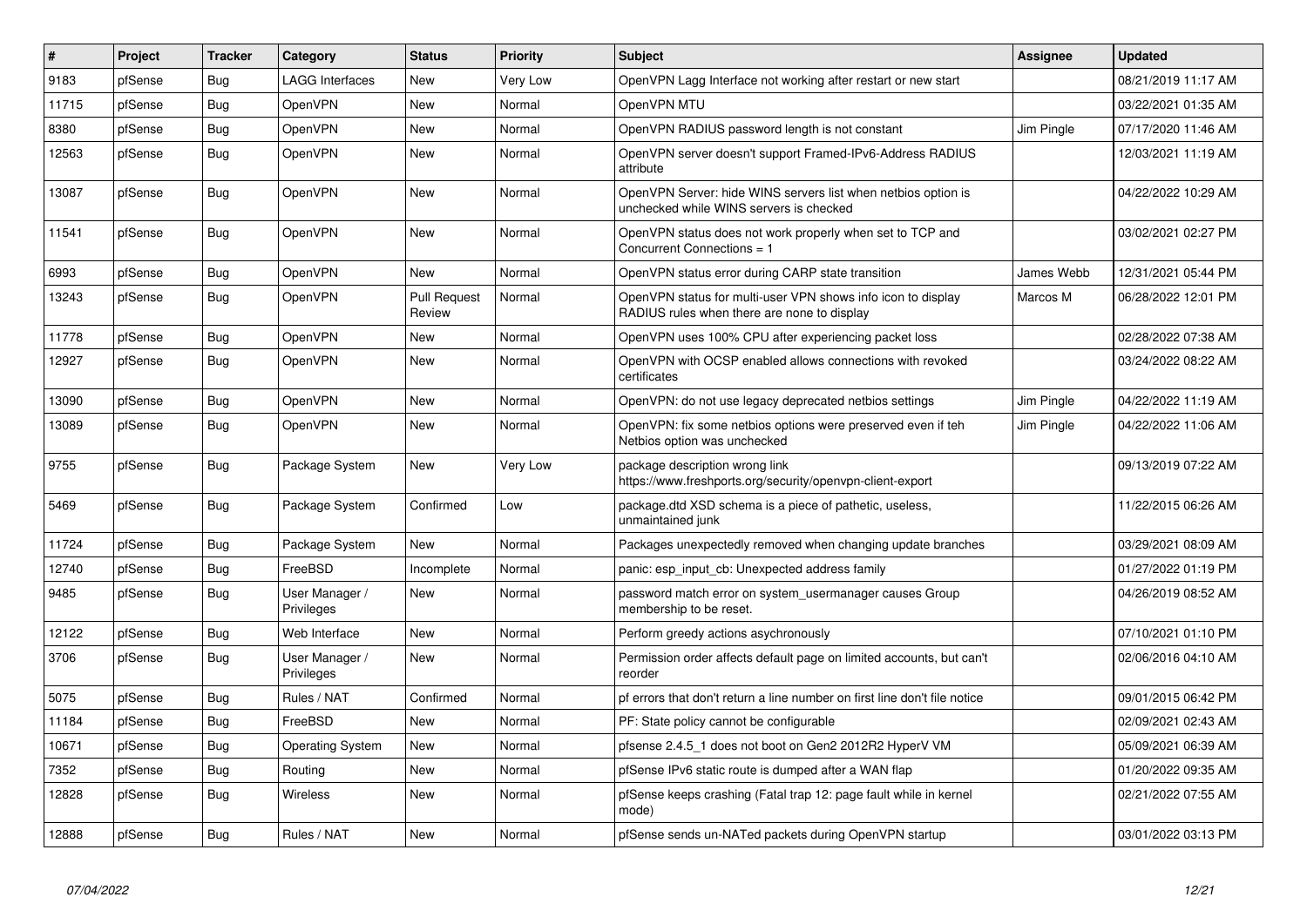| #     | Project | <b>Tracker</b> | Category                            | <b>Status</b> | Priority | <b>Subject</b>                                                                                                                   | Assignee      | <b>Updated</b>      |
|-------|---------|----------------|-------------------------------------|---------------|----------|----------------------------------------------------------------------------------------------------------------------------------|---------------|---------------------|
| 6430  | pfSense | Bug            | <b>DNS Resolver</b>                 | Confirmed     | Low      | pfsense should sanity-check hostnames when copying from<br>dhcpd.leases to /etc/hosts                                            |               | 08/13/2019 01:23 PM |
| 8576  | pfSense | Bug            | Rules / NAT                         | Feedback      | Low      | pfSense stops passing traffic after some time when using Outbound<br>NAT pool w/ Sticky Address                                  |               | 10/28/2021 01:47 PM |
| 7138  | pfSense | Bug            | DHCP (IPv6)                         | Assigned      | Normal   | Pfsense wide dhcpv6 client doesn't recognise ifid statement                                                                      |               | 04/21/2022 12:39 PM |
| 7430  | pfSense | <b>Bug</b>     | Interfaces                          | New           | Normal   | pfsense-utils.inc - where is ipaddr configured() should account for<br>loopback interface                                        |               | 08/13/2019 03:48 PM |
| 8100  | pfSense | Bug            | CARP                                | <b>New</b>    | Normal   | pfsync Initially Deletes States on Primary for Connections Established<br>through Secondary                                      | Luiz Souza    | 02/08/2022 12:59 PM |
| 12849 | pfSense | <b>Bug</b>     | <b>Operating System</b>             | New           | Normal   | pfsync kernel crash on reboot                                                                                                    | Mateusz Guzik | 02/22/2022 02:02 PM |
| 11430 | pfSense | <b>Bug</b>     | Interfaces                          | <b>New</b>    | Normal   | PHP console spam after Assigning Interfaces                                                                                      |               | 10/09/2021 10:37 AM |
| 13167 | pfSense | Bug            | <b>Dynamic DNS</b>                  | New           | Normal   | phpDynDNS: DigitalOcean ddns update fails (bad request, invalid<br>character '-' in request_id)                                  |               | 06/16/2022 09:30 PM |
| 9353  | pfSense | <b>Bug</b>     | Dashboard                           | <b>New</b>    | Low      | PHPSession errors from limited access to dashboard and widgets                                                                   |               | 10/06/2020 09:31 AM |
| 12774 | pfSense | Bug            | Backup / Restore                    | New           | Normal   | Picture widget image is not saved in backup                                                                                      |               | 04/04/2022 04:48 AM |
| 9024  | pfSense | <b>Bug</b>     | <b>Traffic Shaper</b><br>(Limiters) | Feedback      | Normal   | Ping packet loss under load when using limiters                                                                                  |               | 05/12/2022 11:55 AM |
| 7195  | pfSense | <b>Bug</b>     | Package System                      | <b>New</b>    | Normal   | pkg edit.php - <checkenablefields> tag has no effect on fields other<br/>than checkbox/input</checkenablefields>                 |               | 08/21/2019 09:15 AM |
| 7082  | pfSense | <b>Bug</b>     | Package System                      | <b>New</b>    | Normal   | pkg edit.php - impossible to use default value with rowhelperfield                                                               |               | 08/21/2019 09:15 AM |
| 6255  | pfSense | <b>Bug</b>     | PPP Interfaces                      | Confirmed     | Low      | PPP Country/Provider/Plan configuration not saved                                                                                |               | 04/25/2016 07:15 PM |
| 13307 | pfSense | <b>Bug</b>     | PPP Interfaces                      | <b>New</b>    | High     | PPP interface custom reset date/time Hour and Minute fields do not<br>properly handle "0" value                                  |               | 06/28/2022 12:01 PM |
| 10875 | pfSense | Bug            | Gateways                            | <b>New</b>    | Normal   | PPP periodic reset does not fully restore gateway group round-robin<br>functionality                                             | Luiz Souza    | 11/05/2020 07:44 AM |
| 9192  | pfSense | Bug            | PPP Interfaces                      | <b>New</b>    | Normal   | PPPoE daemon selects wrong interface                                                                                             |               | 08/20/2019 10:05 AM |
| 8512  | pfSense | Bug            | <b>PPP</b> Interfaces               | <b>New</b>    | Normal   | PPPoE reconnect fails after interface flap                                                                                       |               | 08/20/2019 10:06 AM |
| 12436 | pfSense | <b>Bug</b>     | <b>PPPoE Server</b>                 | <b>New</b>    | Normal   | Pppoe server config gui does not allow setting of chap authentication,<br>and sets the network start address for allocation to 0 |               | 10/21/2021 08:15 AM |
| 12393 | pfSense | <b>Bug</b>     | <b>Traffic Shaper</b><br>(ALTQ)     | <b>New</b>    | Low      | Priority of gOthersLow higher than default queues                                                                                |               | 09/21/2021 02:48 PM |
| 6321  | pfSense | <b>Bug</b>     | L <sub>2</sub> TP                   | <b>New</b>    | Normal   | Problem with connecting I2tp over ipsec from android and windows                                                                 |               | 11/13/2020 11:01 AM |
| 8087  | pfSense | Bug            | Authentication                      | New           | Normal   | Provide Calling-Station-ID to RADIUS backed VPN connections                                                                      |               | 06/06/2020 05:36 AM |
| 8770  | pfSense | Bug            | Interfaces                          | New           | Normal   | QinQ interfaces always show as active                                                                                            |               | 02/01/2020 09:47 AM |
| 6186  | pfSense | <b>Bug</b>     | Services                            | <b>New</b>    | Normal   | race conditions in service startup                                                                                               |               | 04/21/2022 12:39 PM |
| 12730 | pfSense | Bug            | Captive Portal                      | New           | Normal   | RADIUS accounting does not work if WAN is down                                                                                   |               | 01/26/2022 05:13 AM |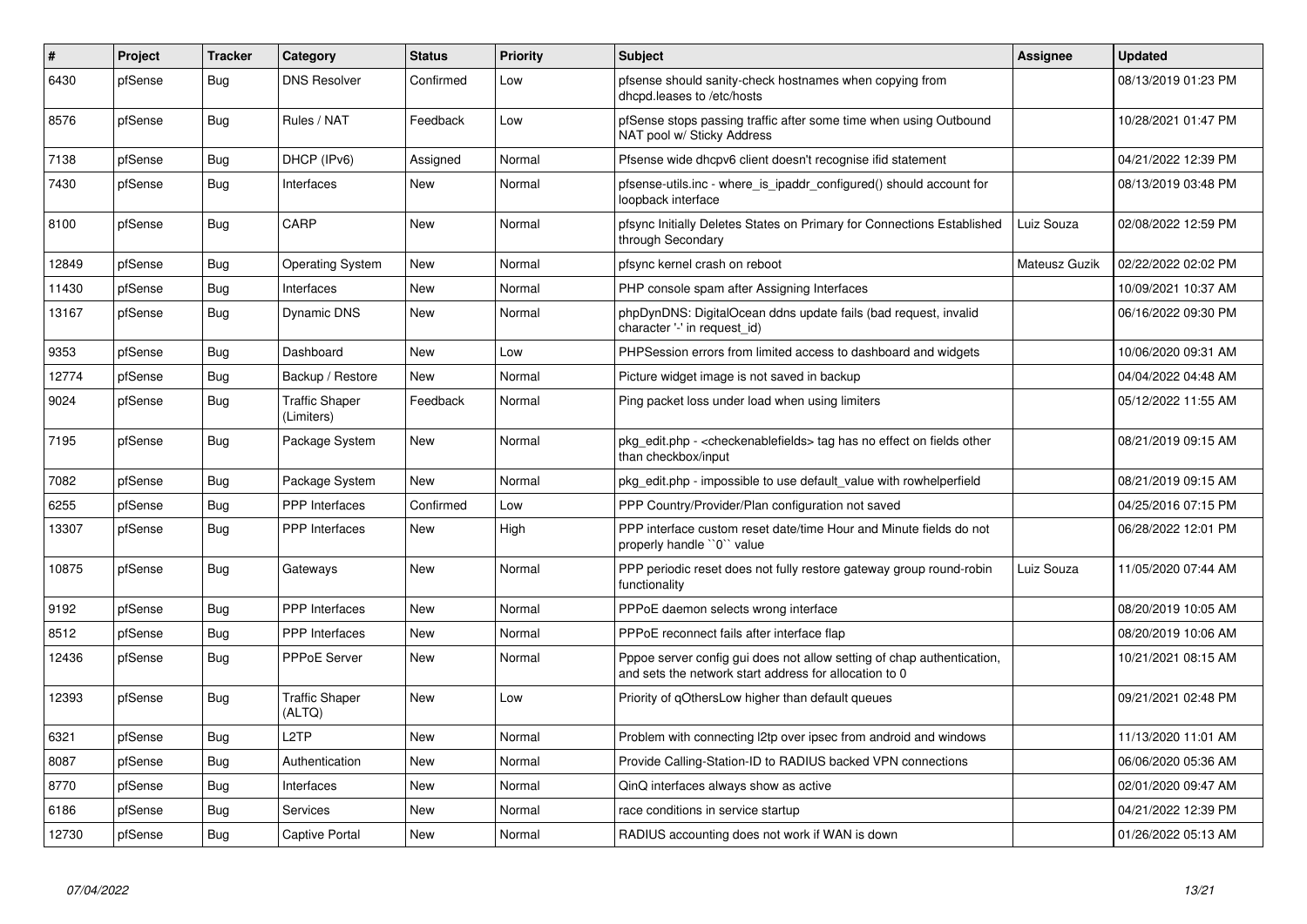| #     | Project | Tracker    | Category                                 | <b>Status</b>                 | <b>Priority</b> | <b>Subject</b>                                                                                           | <b>Assignee</b>    | <b>Updated</b>      |
|-------|---------|------------|------------------------------------------|-------------------------------|-----------------|----------------------------------------------------------------------------------------------------------|--------------------|---------------------|
| 10352 | pfSense | <b>Bug</b> | Authentication                           | <b>New</b>                    | Very Low        | RADIUS authentication fails with MSCHAPv1 or MSCHAPv2 when<br>passwords contain international characters |                    | 06/20/2022 04:04 PM |
| 4154  | pfSense | Bug        | User Manager /<br>Privileges             | Confirmed                     | Normal          | RADIUS authentication not working over IPv6                                                              |                    | 04/21/2022 12:39 PM |
| 5652  | pfSense | Bug        | Authentication                           | <b>New</b>                    | Normal          | Radius IETF Class Group Assignment - Incorrect Standard                                                  |                    | 08/13/2019 01:39 PM |
| 6873  | pfSense | Bug        | DHCP (IPv6)                              | New                           | Low             | radvd - Too many addresses in RDNSS section when previously using<br>DHCPv6                              | Dominic<br>McKeown | 06/06/2018 10:45 AM |
| 8831  | pfSense | Bug        | IPv6 Router<br>Advertisements<br>(RADVD) | <b>New</b>                    | Very High       | Radvd causes latency spikes                                                                              |                    | 04/19/2021 04:51 AM |
| 7737  | pfSense | <b>Bug</b> | IPv6 Router<br>Advertisements<br>(RADVD) | New                           | Normal          | radvd error message                                                                                      |                    | 08/13/2019 09:41 AM |
| 10714 | pfSense | Bug        | DHCP (IPv6)                              | <b>New</b>                    | Normal          | radvd only gives out the prefix of the "first" IPv6 address of an<br>interface                           |                    | 10/06/2020 01:03 PM |
| 11093 | pfSense | <b>Bug</b> | Wireless                                 | <b>New</b>                    | Low             | ral(4) driver non-functional in arm64                                                                    |                    | 11/21/2020 10:45 AM |
| 6605  | pfSense | Bug        | Interfaces                               | Confirmed                     | Normal          | rc.linkup logic issues with actions taken                                                                |                    | 07/12/2016 07:46 PM |
| 10980 | pfSense | <b>Bug</b> | <b>Operating System</b>                  | <b>New</b>                    | Normal          | rc.local is executed at login by rc.initial, and not at boot time.                                       |                    | 10/19/2020 09:39 AM |
| 12013 | pfSense | Bug        | Logging                                  | <b>New</b>                    | Low             | Reading log data is inefficient in certain cases                                                         |                    | 06/08/2021 07:35 AM |
| 13228 | pfSense | Bug        | Interfaces                               | New                           | Normal          | Recovering interface gateway may not be added back into gateway<br>groups and rules when expected        | Jim Pingle         | 06/29/2022 04:31 PM |
| 13252 | pfSense | Bug        | Upgrade                                  | New                           | Normal          | reduce frequency of php-fpm socket connection attempts from<br>check reload status                       |                    | 06/12/2022 11:11 AM |
| 6361  | pfSense | Bug        | Web Interface                            | <b>New</b>                    | Low             | Responsive Mobile Menu issue                                                                             |                    | 05/16/2016 12:09 PM |
| 7964  | pfSense | <b>Bug</b> | Multi-WAN                                | New                           | Normal          | Restart openvpn on gateway switching                                                                     |                    | 08/19/2019 12:35 PM |
| 1738  | pfSense | <b>Bug</b> | Backup / Restore                         | New                           | Very Low        | Restore fails when username in backup is not matching                                                    |                    | 12/11/2021 07:51 PM |
| 5849  | pfSense | Bug        | CARP                                     | <b>New</b>                    | Normal          | Routing fail on CARP IPsec                                                                               |                    | 12/18/2021 04:41 PM |
| 2138  | pfSense | <b>Bug</b> | <b>RRD Graphs</b>                        | New                           | Normal          | RRD Wireless graph broken in BSS mode                                                                    |                    | 02/06/2016 04:59 AM |
| 9887  | pfSense | <b>Bug</b> | Rules / NAT                              | <b>Pull Request</b><br>Review | Low             | Rule separator positions change when deleting multiple rules                                             |                    | 07/01/2022 02:25 PM |
| 13249 | pfSense | Bug        | Console Menu                             | New                           | Normal          | Running playback comands multiple times results in PHP error                                             |                    | 06/06/2022 07:02 AM |
| 5367  | pfSense | <b>Bug</b> | Web Interface                            | New                           | Normal          | Safari repeatedly tries to reload dashboard                                                              | Jared Dillard      | 08/22/2016 11:08 AM |
| 13258 | pfSense | Bug        | Console Menu                             | <b>Pull Request</b><br>Review | Low             | secret menu option 100                                                                                   | Jim Pingle         | 06/28/2022 12:01 PM |
| 12811 | pfSense | <b>Bug</b> | Gateway Monitoring                       | New                           | Normal          | Services are not restarted when PPP interfaces connect                                                   | Jim Pingle         | 06/30/2022 03:18 AM |
| 4428  | pfSense | <b>Bug</b> | Interfaces                               | Confirmed                     | Normal          | Setting media option on em(4) leads to infinite link cycling                                             |                    | 07/06/2016 12:45 AM |
| 10584 | pfSense | <b>Bug</b> | Hardware / Drivers                       | New                           | Normal          | SG-3100 with M.2: shutdown instead of reboot                                                             |                    | 07/21/2020 03:08 AM |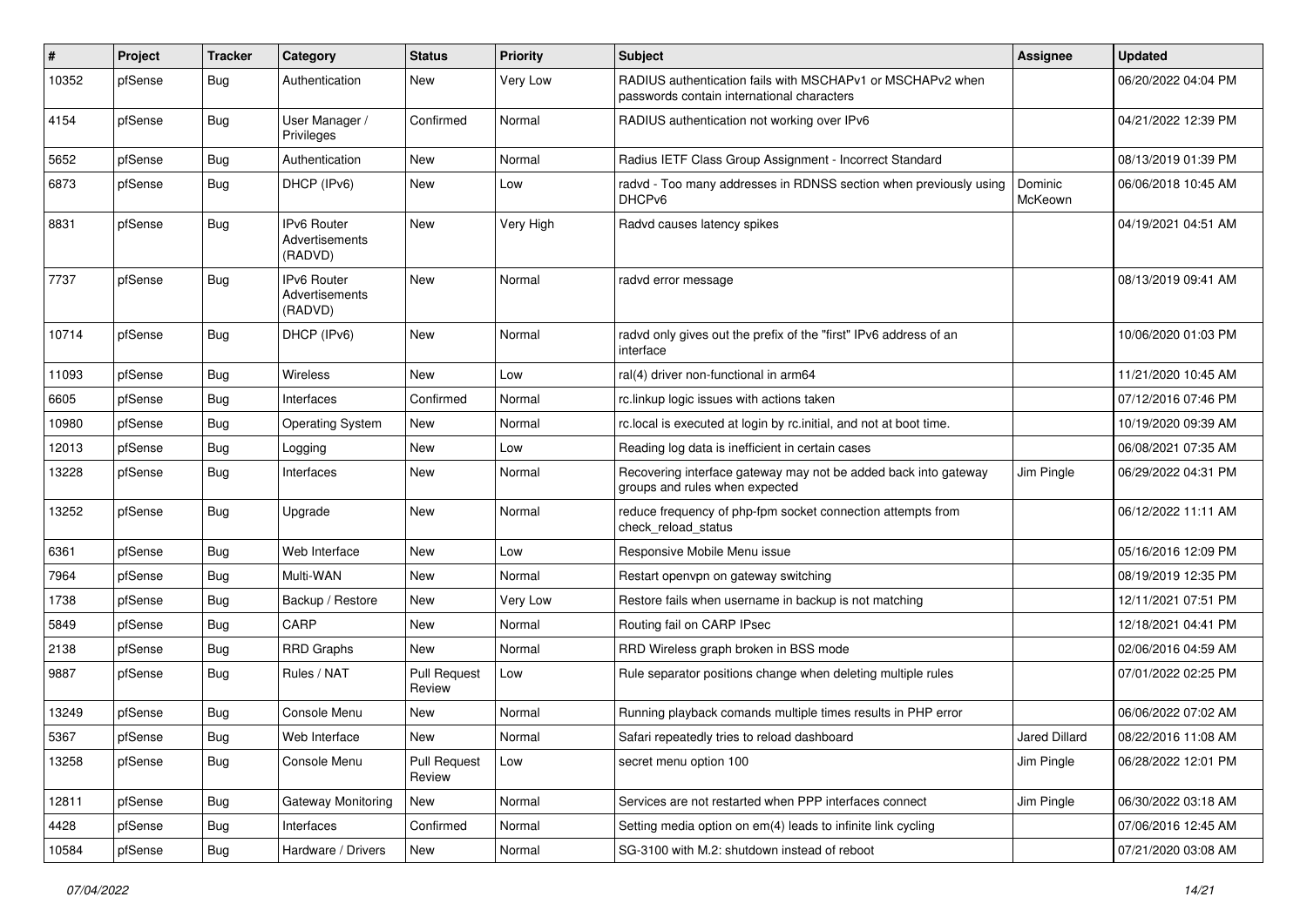| #     | Project | <b>Tracker</b> | Category                                        | <b>Status</b>                 | <b>Priority</b> | Subject                                                                                                          | <b>Assignee</b>      | <b>Updated</b>      |
|-------|---------|----------------|-------------------------------------------------|-------------------------------|-----------------|------------------------------------------------------------------------------------------------------------------|----------------------|---------------------|
| 9167  | pfSense | <b>Bug</b>     | Rules / NAT                                     | New                           | Normal          | Some Important ICMPv6 Traffic Not Allowed by Default Rules                                                       |                      | 08/14/2019 01:00 PM |
| 4500  | pfSense | <b>Bug</b>     | UPnP/NAT-PMP                                    | Confirmed                     | Normal          | Some miniupnp port mappings are not displayed in the Status page                                                 |                      | 04/25/2022 12:49 PM |
| 7172  | pfSense | <b>Bug</b>     | DHCP (IPv4)                                     | New                           | Normal          | Sorting by hostname in Services > DHCP Server > LAN should be<br>"natural" (alphanumeric friendly)               |                      | 08/20/2019 03:47 PM |
| 10277 | pfSense | Bug            | Web Interface                                   | <b>New</b>                    | Normal          | Sorting the log entries does not use year value                                                                  |                      | 02/24/2020 07:46 AM |
| 7648  | pfSense | <b>Bug</b>     | CARP                                            | <b>New</b>                    | Very Low        | SPAN ports on an interface renders CARP HA inoperative                                                           |                      | 06/14/2017 09:19 PM |
| 11335 | pfSense | <b>Bug</b>     | Interfaces                                      | New                           | Normal          | Spoofing the MAC on a LAGG interface does not work for some NIC<br>types.                                        |                      | 01/29/2021 09:10 AM |
| 11786 | pfSense | <b>Bug</b>     | <b>Services</b>                                 | <b>New</b>                    | Normal          | SSH incomplete setup and startup fail while recovering XML backup in<br>a fresh install of pfSense 2.5.0         |                      | 04/17/2021 01:36 PM |
| 8313  | pfSense | Bug            | <b>Notifications</b>                            | <b>New</b>                    | Normal          | STARTTLS auto detection not working                                                                              |                      | 04/21/2022 12:39 PM |
| 10513 | pfSense | <b>Bug</b>     | Rules / NAT                                     | New                           | Normal          | State issues with policy routing and HA failover                                                                 |                      | 04/21/2022 12:39 PM |
| 6220  | pfSense | <b>Bug</b>     | <b>Operating System</b>                         | Confirmed                     | Normal          | state mismatch with host-initiated traffic matching binat to IP not locally<br>assigned                          | Luiz Souza           | 06/08/2016 09:23 AM |
| 3796  | pfSense | <b>Bug</b>     | Diagnostics                                     | Confirmed                     | Normal          | States summary fails and is very slow with large state tables                                                    |                      | 12/11/2021 08:03 PM |
| 11296 | pfSense | <b>Bug</b>     | Routing                                         | <b>New</b>                    | Normal          | Static route targets may still reachable via default route when the<br>gateway they should route through is down | <b>Viktor Gurov</b>  | 06/28/2022 12:01 PM |
| 8066  | pfSense | <b>Bug</b>     | Routing                                         | <b>New</b>                    | Normal          | Static routes not applied when they go out a interface using carp                                                |                      | 11/08/2017 02:04 AM |
| 1813  | pfSense | <b>Bug</b>     | Rules / NAT                                     | Confirmed                     | Normal          | Static routes on WAN interfaces overridden by route-to for<br>firewall-initiated traffic                         |                      | 11/09/2016 02:06 PM |
| 8130  | pfSense | <b>Bug</b>     | <b>Traffic Graphs</b>                           | <b>New</b>                    | Normal          | Status - Monitoring - Area chart displays traffic data differently than<br>Line or Bar charts                    |                      | 11/26/2017 01:40 PM |
| 4451  | pfSense | <b>Bug</b>     | DHCP (IPv4)                                     | <b>New</b>                    | Low             | Status DHCP Leases shows double entries for static entries without IP<br>address                                 | <b>Phillip Davis</b> | 05/21/2022 04:55 PM |
| 2234  | pfSense | <b>Bug</b>     | Web Interface                                   | Confirmed                     | Low             | Status: Traffic Graph - only shows interface's subnet                                                            |                      | 01/15/2022 08:33 PM |
| 10726 | pfSense | <b>Bug</b>     | Rules / NAT                                     | New                           | Normal          | Sticky-connections option is bugged - sticky-address cannot be<br>redefined                                      |                      | 11/12/2020 10:12 AM |
| 6386  | pfSense | <b>Bug</b>     | <b>IPv6 Router</b><br>Advertisements<br>(RADVD) | <b>New</b>                    | Low             | Switching Router Advertisements to disabled should broadcast IP<br>Removal messages                              |                      | 05/22/2016 10:44 PM |
| 12464 | pfSense | <b>Bug</b>     | Logging                                         | <b>Pull Request</b><br>Review | Normal          | Syslog Auth messages are sent as Emergency Level                                                                 |                      | 06/28/2022 12:01 PM |
| 11473 | pfSense | <b>Bug</b>     | Web Interface                                   | New                           | Normal          | System Activity shows invalid data on SG-3100                                                                    |                      | 02/19/2021 08:12 PM |
| 8335  | pfSense | <b>Bug</b>     | LAGG Interfaces                                 | New                           | Normal          | System hang with LACP downlink to UniFi switch                                                                   |                      | 08/21/2019 11:18 AM |
| 10143 | pfSense | Bug            | <b>DNS Resolver</b>                             | New                           | Normal          | System hostname DNS entry is assigned to the wrong IP on multi-wan<br>setups                                     |                      | 12/31/2019 02:33 PM |
| 11429 | pfSense | <b>Bug</b>     | Web Interface                                   | New                           | Normal          | System Log / Settings form activates "Reset Log Files" button on enter                                           |                      | 10/28/2021 01:35 PM |
| 12747 | pfSense | <b>Bug</b>     | Logging                                         | New                           | Normal          | System log is filled by sshguard                                                                                 |                      | 06/30/2022 05:21 AM |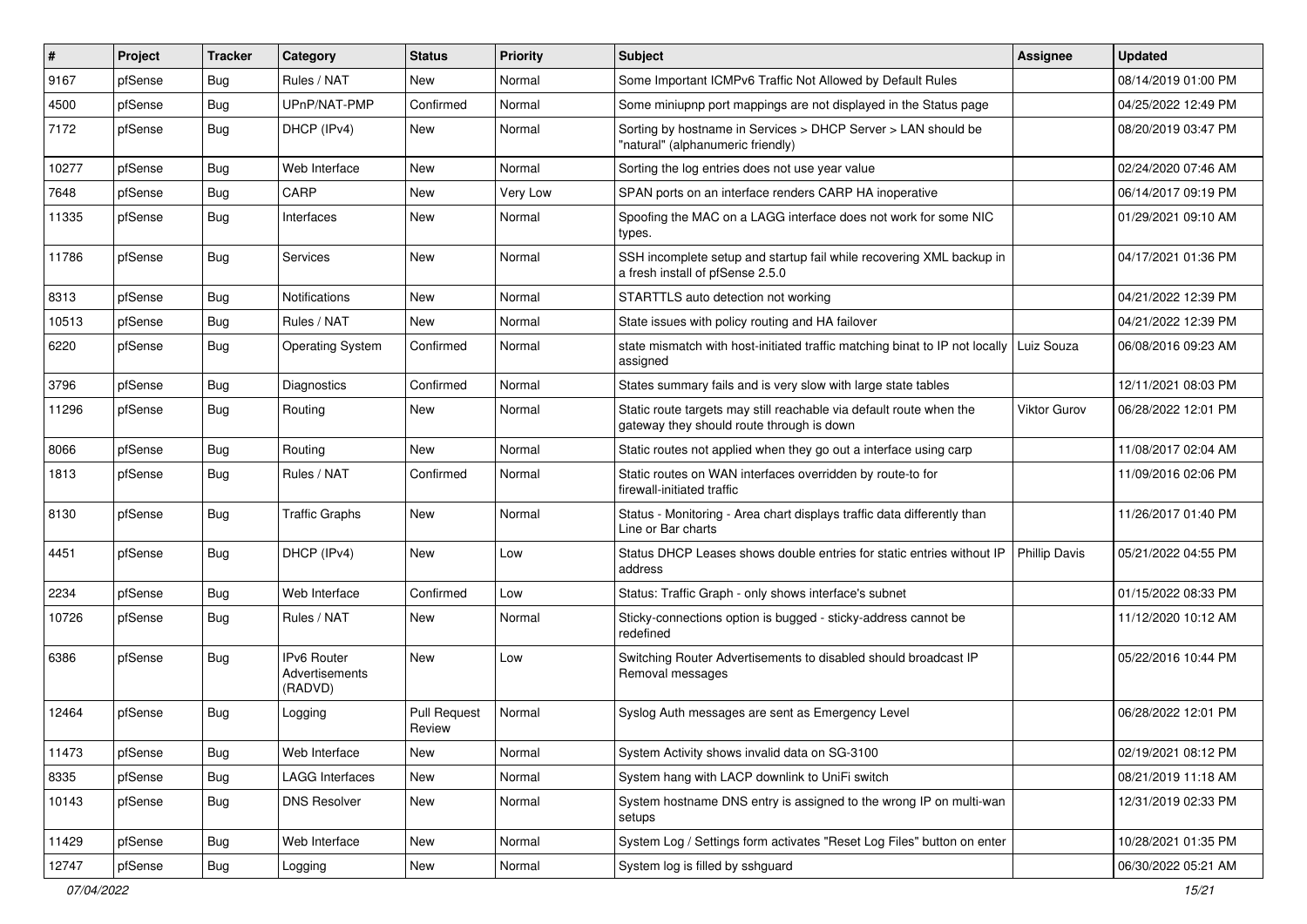| $\#$  | Project | <b>Tracker</b> | Category                        | <b>Status</b> | <b>Priority</b> | <b>Subject</b>                                                                                                                    | <b>Assignee</b>      | <b>Updated</b>      |
|-------|---------|----------------|---------------------------------|---------------|-----------------|-----------------------------------------------------------------------------------------------------------------------------------|----------------------|---------------------|
| 8820  | pfSense | Bug            | Rules / NAT                     | New           | Low             | System/Advanced/Misc - "Do not kill connections when schedule<br>expires" UN-checked still leaves existing connections open.      |                      | 07/28/2020 10:59 AM |
| 10325 | pfSense | Bug            | <b>Notifications</b>            | <b>New</b>    | Normal          | System/Advanced/Notifications/E-Mail - SMTP Notification E-Mail auth<br>password Unexpected Bahaviour                             |                      | 10/30/2020 08:17 AM |
| 10310 | pfSense | <b>Bug</b>     | Upgrade                         | New           | Normal          | Systems with low RAM and several packages may temporarily fail to<br>load large tables after an upgrade                           |                      | 03/03/2020 07:55 AM |
| 5306  | pfSense | <b>Bug</b>     | Package System                  | <b>New</b>    | Normal          | textarea fields should have linebreaks sanitized automatically on save                                                            |                      | 03/03/2017 04:15 AM |
| 5791  | pfSense | Bug            | Rules / NAT                     | Confirmed     | Normal          | tftp-proxy functionality is easilly broken by unrelated rules                                                                     |                      | 07/10/2016 12:24 AM |
| 7863  | pfSense | Bug            | User Manager /<br>Privileges    | New           | Normal          | The "WebCfg - All pages" permission inclueds the "User - System:<br>Shell account access" even though that is not a WebCofg page. |                      | 09/16/2017 05:13 AM |
| 10311 | pfSense | Bug            | OpenVPN                         | <b>New</b>    | Normal          | Too low net.link.ifqmaxlen causes packet drop under load when using<br>OpenVPN inside bridge interface under load                 |                      | 08/10/2021 03:10 AM |
| 7779  | pfSense | <b>Bug</b>     | OpenVPN                         | <b>New</b>    | Normal          | Traffic crossing a site-to-site OpenVPN tunnel fails to fragment.                                                                 |                      | 06/02/2021 08:26 AM |
| 8157  | pfSense | Bug            | Dashboard                       | New           | Very Low        | Traffic Graph clutter from time to time                                                                                           |                      | 12/03/2017 06:40 AM |
| 9566  | pfSense | <b>Bug</b>     | <b>Traffic Graphs</b>           | New           | Normal          | Traffic graph displays traffic incorrectly                                                                                        |                      | 11/18/2019 07:54 AM |
| 10959 | pfSense | Bug            | <b>Traffic Graphs</b>           | Feedback      | Low             | Traffic graph stopped on interface used via netmap                                                                                |                      | 02/22/2021 02:57 AM |
| 9087  | pfSense | <b>Bug</b>     | <b>Traffic Graphs</b>           | New           | Normal          | Traffic Graph Widget Legend Not Updating                                                                                          |                      | 08/14/2019 12:38 PM |
| 11759 | pfSense | <b>Bug</b>     | Dashboard                       | <b>New</b>    | Normal          | Traffic graphs on dashboard double upload on pppoe links                                                                          |                      | 12/30/2021 04:00 AM |
| 7400  | pfSense | Bug            | <b>Traffic Graphs</b>           | Assigned      | Normal          | Traffic Graphs show bad data on 2.3.3 1                                                                                           | <b>Jared Dillard</b> | 12/31/2021 05:47 PM |
| 4467  | pfSense | <b>Bug</b>     | <b>Traffic Shaper</b><br>(ALTQ) | <b>New</b>    | Normal          | Traffic Graphs shows wrong throughput when traffic shaping enabled                                                                |                      | 02/23/2015 05:31 PM |
| 12401 | pfSense | Bug            | <b>Traffic Graphs</b>           | <b>New</b>    | Normal          | Traffic graphs with untagged and tagged VLAN on same interface                                                                    |                      | 09/23/2021 09:18 PM |
| 9101  | pfSense | <b>Bug</b>     | <b>Traffic Graphs</b>           | New           | Normal          | Traffic Graphs/Dashboard Slows Downloads Being Performed by the<br>Same Firefox Browser                                           |                      | 08/21/2019 09:18 AM |
| 8073  | pfSense | <b>Bug</b>     | <b>IPsec</b>                    | <b>New</b>    | Normal          | Traffic inexplicably not going through IPSEC despite (in theory)<br>matching SPs                                                  |                      | 11/09/2017 02:51 AM |
| 1849  | pfSense | Bug            | <b>Traffic Shaper</b><br>(ALTQ) | <b>New</b>    | Normal          | Traffic shaper - By Queue view needs to show/use friendly inerface<br>names                                                       |                      | 01/10/2022 08:10 AM |
| 13330 | pfSense | Bug            | <b>Traffic Shaper</b><br>(ALTQ) | <b>New</b>    | Normal          | Traffic Shaper Wizard is broken                                                                                                   |                      | 07/02/2022 11:33 AM |
| 12878 | pfSense | <b>Bug</b>     | <b>Traffic Shaper</b><br>(ALTQ) | Incomplete    | Normal          | Traffic shaping by interface, route queue bandwidth inbound, out by a<br>large factor.                                            |                      | 06/06/2022 07:03 AM |
| 4345  | pfSense | Bug            | <b>Operating System</b>         | Confirmed     | Normal          | Traffic Shaping doesn't work with Xen netfront driver                                                                             |                      | 12/31/2021 05:30 PM |
| 13329 | pfSense | <b>Bug</b>     | <b>Traffic Shaper</b><br>(ALTQ) | New           | Normal          | Traffic shaping Wizard sets invalid values for qVoip queue                                                                        |                      | 07/02/2022 09:11 AM |
| 9737  | pfSense | Bug            | <b>Traffic Graphs</b>           | New           | Normal          | traffic-graphs.js shows incorrect units inside the chart                                                                          |                      | 09/09/2019 06:35 AM |
| 13132 | pfSense | <b>Bug</b>     | Backup / Restore                | New           | Normal          | Two SSHDATA Sections in Restored Config Breaks Unit                                                                               | Jim Pingle           | 06/29/2022 07:53 AM |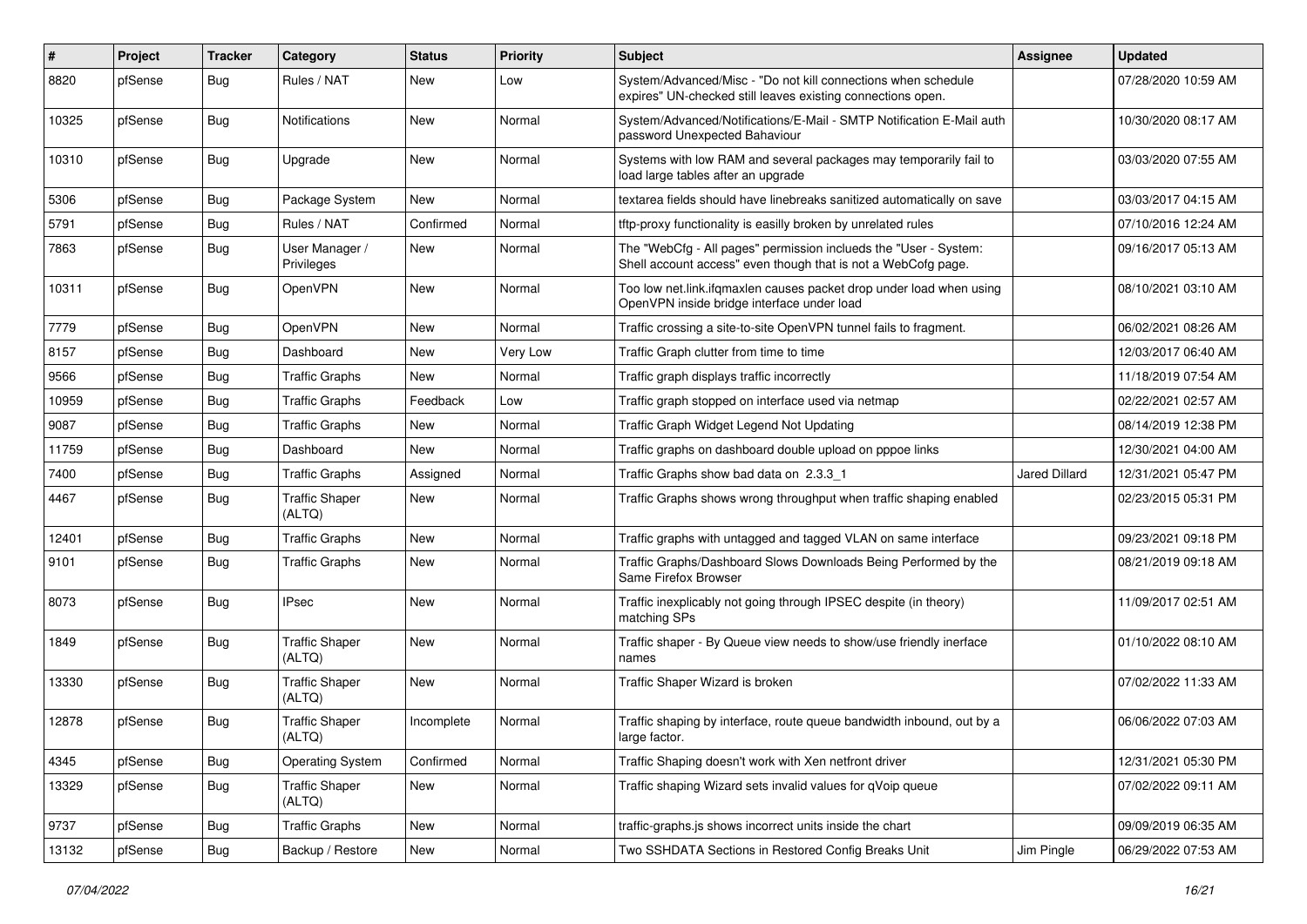| #     | Project | <b>Tracker</b> | Category                            | <b>Status</b>                 | <b>Priority</b> | Subject                                                                                                                                                | <b>Assignee</b> | <b>Updated</b>      |
|-------|---------|----------------|-------------------------------------|-------------------------------|-----------------|--------------------------------------------------------------------------------------------------------------------------------------------------------|-----------------|---------------------|
| 8611  | pfSense | Bug            | Interfaces                          | In Progress                   | Normal          | unable to receive IPv6 RA's on SG-1000, default route lost                                                                                             | Luiz Souza      | 02/01/2021 03:31 PM |
| 11619 | pfSense | Bug            | Upgrade                             | <b>New</b>                    | Normal          | Unable to upgrade 2.4.4-p3 to 2.5/21.02-p1                                                                                                             |                 | 08/15/2021 10:00 AM |
| 7152  | pfSense | <b>Bug</b>     | <b>DNS Resolver</b>                 | New                           | Normal          | Unbound / DNS Resolver issue if "Register DHCP static mappings in<br>the DNS Resolver" set before wildcard DNS custom options                          |                 | 12/18/2021 04:59 PM |
| 10624 | pfSense | Bug            | <b>DNS Resolver</b>                 | <b>New</b>                    | Normal          | Unbound configuration memory leak with python module $+$ register<br>DHCP leases active                                                                |                 | 02/26/2021 10:27 AM |
| 10342 | pfSense | <b>Bug</b>     | <b>DNS Resolver</b>                 | <b>New</b>                    | Normal          | Unbound domain overrides stop resolving periodically. They only<br>resume after the service has been restarted.                                        |                 | 03/13/2020 10:35 AM |
| 10833 | pfSense | Bug            | Configuration<br>Backend            | <b>New</b>                    | Normal          | unbound exits on configuration error when link status flaps on LAN<br>interface                                                                        |                 | 08/13/2020 11:53 PM |
| 7096  | pfSense | <b>Bug</b>     | <b>DNS Resolver</b>                 | Feedback                      | Normal          | Unbound fails to start on boot if specific network devices are<br>configured in the "Network Interfaces"                                               |                 | 11/22/2021 08:59 AM |
| 9037  | pfSense | <b>Bug</b>     | <b>DNS Resolver</b>                 | <b>New</b>                    | Normal          | Unbound not logging to syslog after reboot                                                                                                             |                 | 10/12/2018 05:09 AM |
| 12648 | pfSense | <b>Bug</b>     | <b>Captive Portal</b>               | New                           | Normal          | Undocumented variables 'listenporthttp' and 'listenporthttps'                                                                                          |                 | 12/28/2021 10:44 AM |
| 8095  | pfSense | Bug            | Translations                        | <b>New</b>                    | Normal          | Unescaped simple quotes break JavaScript features when the French<br>translation is enabled                                                            |                 | 08/21/2019 09:06 AM |
| 9140  | pfSense | Bug            | Logging                             | New                           | Very Low        | Unexpected rule can be displayed when looking up filter log entry with<br>multiple matching rules                                                      |                 | 08/19/2019 02:56 PM |
| 6029  | pfSense | <b>Bug</b>     | <b>XML Parser</b>                   | <b>New</b>                    | Normal          | Unhelpful error messages in xmlparse*.inc and generally                                                                                                |                 | 08/13/2019 12:52 PM |
| 7996  | pfSense | Bug            | Web Interface                       | <b>Pull Request</b><br>Review | Very Low        | Unnecessary link tag in login page                                                                                                                     | Marcos M        | 06/28/2022 12:01 PM |
| 12547 | pfSense | Bug            | <b>Operating System</b>             | Feedback                      | Normal          | unsheduled system reboot/crash                                                                                                                         | Mateusz Guzik   | 12/01/2021 01:20 PM |
| 8325  | pfSense | <b>Bug</b>     | UPnP/NAT-PMP                        | <b>New</b>                    | Normal          | UPnP not available for pppoe-Clients                                                                                                                   |                 | 11/15/2020 10:33 AM |
| 12797 | pfSense | Bug            | UPnP/NAT-PMP                        | <b>New</b>                    | Normal          | UPnP+STUN forms invalid outbound NAT rules using the external<br>address discovered from STUN                                                          |                 | 02/15/2022 01:01 PM |
| 8076  | pfSense | Bug            | Backup / Restore                    | <b>New</b>                    | Normal          | User can easily apply an unusable interface configuration after restore                                                                                |                 | 08/14/2019 10:52 AM |
| 13240 | pfSense | Bug            | Rules / NAT                         | <b>New</b>                    | Normal          | User is forced to pick an NPt destination IPv6 prefix length even when<br>choosing a drop-down entry which contains a defined prefix length            | Jim Pingle      | 06/28/2022 12:01 PM |
| 8567  | pfSense | <b>Bug</b>     | CARP                                | <b>New</b>                    | Normal          | Using IPv6 VIP alias for services may affect CARP IPv6 VIP work                                                                                        |                 | 06/12/2018 01:26 PM |
| 11192 | pfSense | Bug            | <b>Traffic Shaper</b><br>(Limiters) | Feedback                      | Normal          | Using Limiters causes out of order packets within one TCP or UDP<br>flow                                                                               |                 | 01/06/2021 12:09 AM |
| 11503 | pfSense | Bug            | OpenVPN                             | New                           | Normal          | Using multiple authentication backends on an OpenVPN server fails                                                                                      |                 | 02/23/2021 12:23 PM |
| 6799  | pfSense | Bug            | Rules / NAT                         | New                           | Normal          | Using NOT (!) with interface subnet macros results unexpected traffic<br>passing when multiple subnets are included in the macro (i.e. VIP<br>subnets) |                 | 02/07/2022 02:18 PM |
| 7734  | pfSense | Bug            | DHCP (IPv6)                         | New                           | Normal          | Using opton ia pd0 does not renew prefix and prefix get dropped                                                                                        |                 | 07/31/2017 03:46 AM |
| 13327 | pfSense | <b>Bug</b>     | OpenVPN                             | New                           | Normal          | Valid OpenVPN client connections rejected due to extraneous output<br>to ovpn_auth_verify                                                              |                 | 07/01/2022 06:12 PM |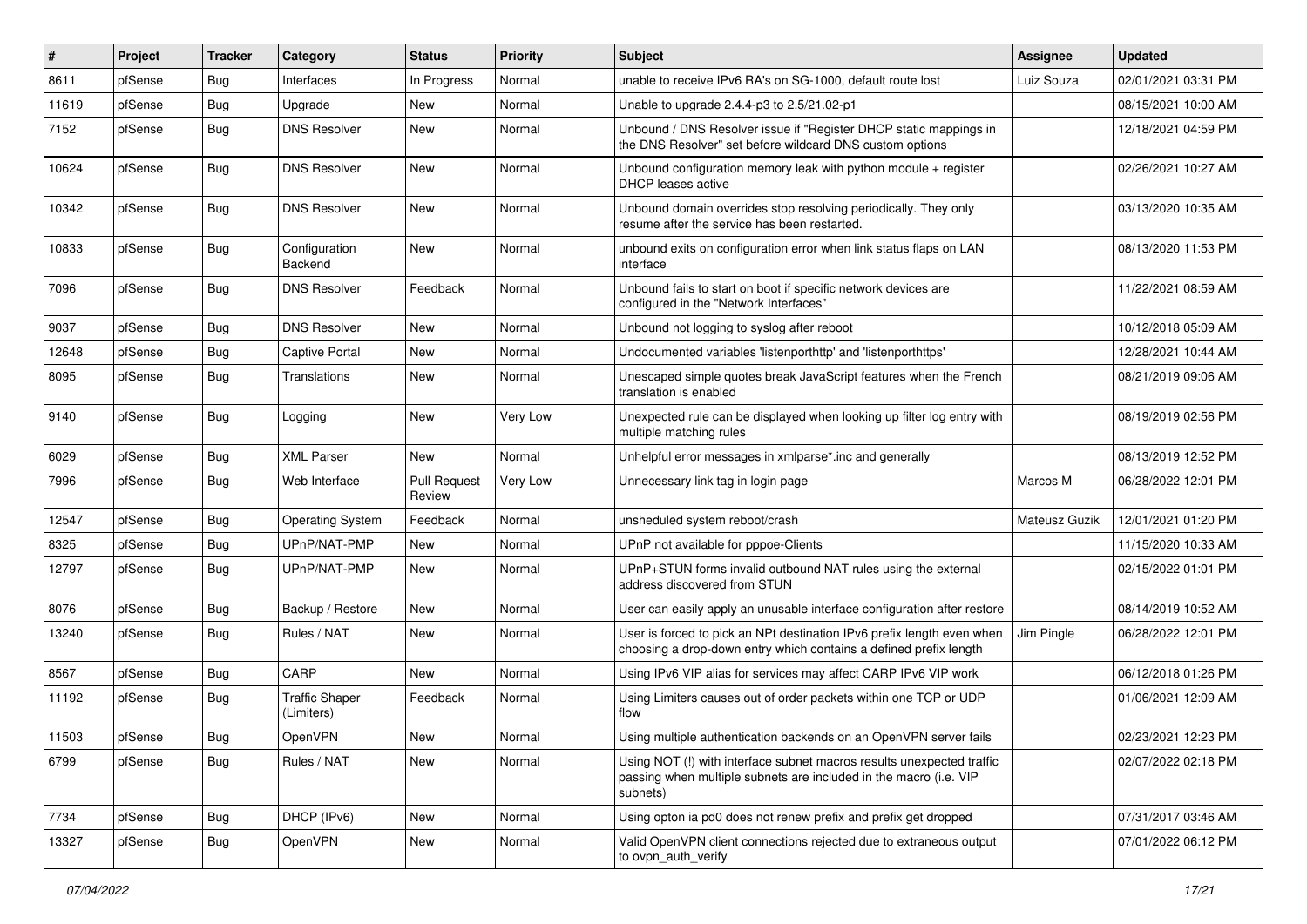| #     | Project             | <b>Tracker</b> | Category               | <b>Status</b>                 | <b>Priority</b> | <b>Subject</b>                                                                                                                   | <b>Assignee</b> | <b>Updated</b>      |
|-------|---------------------|----------------|------------------------|-------------------------------|-----------------|----------------------------------------------------------------------------------------------------------------------------------|-----------------|---------------------|
| 12960 | pfSense             | Bug            | Installer              | New                           | Normal          | VGA installer image defaults to serial console, serial console is default<br>in GUI settings                                     |                 | 06/28/2022 12:01 PM |
| 9453  | pfSense             | Bug            | <b>LAGG Interfaces</b> | New                           | Normal          | VLAN Interfaces on LAGG get orphaned at boot                                                                                     |                 | 08/21/2019 11:16 AM |
| 8089  | pfSense             | <b>Bug</b>     | Interfaces             | <b>New</b>                    | High            | VLAN page breaks after config restore to new hardware.                                                                           |                 | 11/21/2017 01:38 PM |
| 6977  | pfSense             | Bug            | Interfaces             | New                           | Normal          | VLAN traffic is erroneously counted as underlying iface (untagged)<br>traffic                                                    |                 | 08/13/2019 02:56 PM |
| 12070 | pfSense             | Bug            | DHCP (IPv4)            | <b>New</b>                    | Low             | VLAN0 for WAN DHCP                                                                                                               |                 | 12/23/2021 04:31 PM |
| 13272 | pfSense             | <b>Bug</b>     | <b>Captive Portal</b>  | <b>Pull Request</b><br>Review | Very Low        | Voucher CSV output has leading space before voucher code                                                                         | Jim Pingle      | 06/28/2022 12:01 PM |
| 12764 | pfSense             | Bug            | Gateways               | <b>New</b>                    | Normal          | VTI gateway status is pending after assigning the VTI interface                                                                  |                 | 02/07/2022 05:41 AM |
| 8419  | pfSense             | Bug            | Web Interface          | New                           | Normal          | webgui, when menubar is fixed to the top of the screen, the last items<br>of long menus cannot be seen/used.                     |                 | 07/19/2018 03:10 PM |
| 3771  | pfSense             | Bug            | DHCP (IPv4)            | <b>New</b>                    | Normal          | Webinterface and dhcpdcrashes with 500+ static leases                                                                            |                 | 08/21/2019 09:26 AM |
| 6026  | pfSense             | <b>Bug</b>     | Rules / NAT            | <b>New</b>                    | Low             | webinterface, firewall rules, wrapping of columns or visible<br>(horizontal)scrollbar needed when contents doesnt fit            | Jared Dillard   | 08/20/2019 03:40 PM |
| 9626  | pfSense             | Bug            | Web Interface          | <b>New</b>                    | Normal          | When deny write permission is assigned to a user, there is no error<br>feedback if the user tries to write something             |                 | 06/25/2022 05:41 PM |
| 1186  | pfSense             | <b>Bug</b>     | <b>RRD Graphs</b>      | Confirmed                     | Normal          | When in pure routing mode the rrd graphs are blank                                                                               |                 | 09/16/2015 04:31 PM |
| 8464  | pfSense             | <b>Bug</b>     | Wireless               | New                           | Very Low        | Wireless USB card does not connect to WiFi automatically after<br>reboot/halt                                                    |                 | 06/19/2020 03:44 AM |
| 7986  | pfSense             | Bug            | Wireless               | <b>New</b>                    | Normal          | WLAN card no longer properly initialized under 2.4.0                                                                             |                 | 06/19/2020 08:08 AM |
| 8566  | pfSense             | <b>Bug</b>     | CARP                   | New                           | Normal          | Wrong IPv6 source in NS request in case using of IPv6 alias                                                                      |                 | 06/12/2018 01:26 PM |
| 11953 | pfSense             | <b>Bug</b>     | <b>IGMP Proxy</b>      | <b>New</b>                    | Normal          | XG-1541 crashes when igmpproxy is enabled and network interfaces<br>status change                                                |                 | 05/24/2021 04:55 PM |
| 10708 | pfSense             | Bug            | Upgrade                | <b>New</b>                    | Normal          | ZFS bootpool boot symlink issue                                                                                                  | Luiz Souza      | 03/08/2021 07:03 AM |
| 13317 | pfSense             | Bug            | PHP Interpreter        | Feedback                      | Normal          | `array_filter`` PHP Errors in ``interfaces.inc``                                                                                 | Reid Linnemann  | 06/30/2022 11:46 AM |
| 13253 | pfSense             | Bug            | DHCP (IPv6)            | <b>New</b>                    | Normal          | 'dhcp6c'' is not restarted when applying settings when multiple WANs<br>are configured for DHCP6                                 |                 | 06/28/2022 12:01 PM |
| 12645 | pfSense             | <b>Bug</b>     | <b>IPsec</b>           | <b>New</b>                    | Normal          | filterdns" does not monitor remote IPsec gateways for IPv6 address<br>changes                                                    | Viktor Gurov    | 06/28/2022 12:01 PM |
| 10900 | pfSense<br>Packages | <b>Bug</b>     | Backup                 | Feedback                      | Normal          | /packages/backup/backup.php?a=download&t=backup HTTP 504, or<br>Sends PHP Error Message as ASCII/Text file Named pfsense.bak.tgz |                 | 04/05/2022 01:51 AM |
| 8213  | pfSense<br>Packages | Bug            | haproxy                | New                           | Normal          | acl src file not populated from alias                                                                                            |                 | 12/21/2017 02:02 PM |
| 12670 | pfSense<br>Packages | <b>Bug</b>     | ACME                   | New                           | Normal          | ACME package writes credentials to system log                                                                                    | Viktor Gurov    | 03/07/2022 10:58 AM |
| 12623 | pfSense<br>Packages | <b>Bug</b>     | ACME                   | New                           | Normal          | acme.sh package   DNS-ISPConfig settings                                                                                         | Viktor Gurov    | 03/10/2022 03:42 PM |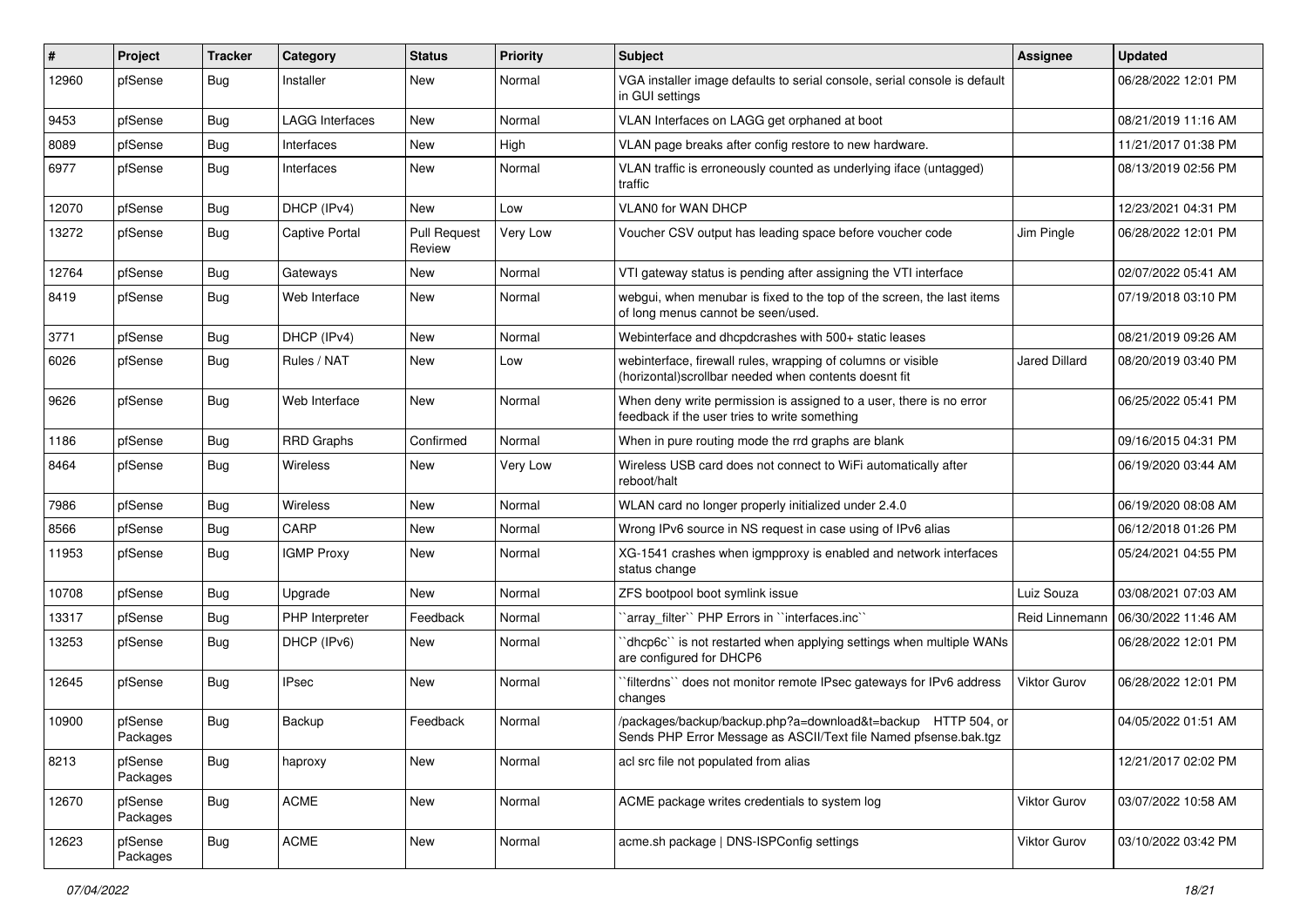| #     | Project             | <b>Tracker</b> | Category                    | <b>Status</b>                 | <b>Priority</b> | <b>Subject</b>                                                                                            | <b>Assignee</b>     | <b>Updated</b>      |
|-------|---------------------|----------------|-----------------------------|-------------------------------|-----------------|-----------------------------------------------------------------------------------------------------------|---------------------|---------------------|
| 8560  | pfSense<br>Packages | Bug            | <b>ACME</b>                 | New                           | Normal          | ACME: can't update DNS records in DNSMadeEasy registar for<br>several domains with different API keys/ids |                     | 06/08/2018 01:28 PM |
| 11997 | pfSense<br>Packages | Bug            | <b>IPsec Profile Wizard</b> | New                           | Normal          | Add Support for Android Strongswan Profiles in the Profile Wizard                                         | Jim Pingle          | 07/10/2021 07:51 PM |
| 12507 | pfSense<br>Packages | Bug            | softflowd                   | <b>Pull Request</b><br>Review | Normal          | Add support for bi-directional flows in softflowd                                                         |                     | 11/11/2021 03:53 AM |
| 12286 | pfSense<br>Packages | <b>Bug</b>     | FreeRADIUS                  | <b>New</b>                    | Normal          | Add support for ntlm_auth in LDAP                                                                         |                     | 08/20/2021 08:27 AM |
| 10265 | pfSense<br>Packages | <b>Bug</b>     | <b>Notes</b>                | <b>New</b>                    | Very Low        | Adding a Note with malformed title will force system restore                                              |                     | 02/27/2020 10:12 AM |
| 11493 | pfSense<br>Packages | <b>Bug</b>     | Zabbix                      | <b>New</b>                    | Very Low        | After upgrade zabbix proxy wont start                                                                     |                     | 02/21/2021 05:31 AM |
| 10845 | pfSense<br>Packages | Bug            | apcupsd                     | <b>New</b>                    | Normal          | apcupsd doesn't stop when not enabled                                                                     |                     | 08/24/2020 10:16 AM |
| 8454  | pfSense<br>Packages | <b>Bug</b>     | arpwatch                    | <b>New</b>                    | Very Low        | Arpwatch package break email notifications from other sources                                             |                     | 06/23/2022 07:49 PM |
| 12101 | pfSense<br>Packages | <b>Bug</b>     | arpwatch                    | Assigned                      | Normal          | ArpWatch Suppression Mac for "flip-flop" not suppressing                                                  | Viktor Gurov        | 10/09/2021 07:19 PM |
| 9676  | pfSense<br>Packages | <b>Bug</b>     | pfBlockerNG                 | <b>New</b>                    | Normal          | AS lookup fails                                                                                           |                     | 12/26/2019 12:17 AM |
| 13214 | pfSense<br>Packages | Bug            | node exporter               | <b>Pull Request</b><br>Review | Normal-package  | AttributeError: 'NoneType' object has no attribute 'text'                                                 | lan Grindley        | 05/25/2022 08:20 AM |
| 11572 | pfSense<br>Packages | <b>Bug</b>     | pfBlockerNG                 | <b>New</b>                    | High            | Auto created firewall rules have IPv4 as protocol only - even for IPv6<br>lists.                          |                     | 06/25/2022 10:59 AM |
| 9495  | pfSense<br>Packages | <b>Bug</b>     | AWS VPC                     | <b>New</b>                    | Normal          | AWS VPC VPN wizard produces incorrect config (SHA256 should be<br>SHA <sub>1</sub> )                      |                     | 08/19/2019 02:45 PM |
| 9497  | pfSense<br>Packages | <b>Bug</b>     | AWS VPC                     | <b>New</b>                    | Normal          | AWS VPN Wizard: WebGUI times out.                                                                         |                     | 11/13/2019 10:07 AM |
| 12167 | pfSense<br>Packages | Bug            | <b>FRR</b>                  | Feedback                      | Normal          | BGP TCP setkey not set if neighbor is in peer group                                                       | <b>Viktor Gurov</b> | 09/16/2021 09:38 AM |
| 13114 | pfSense<br>Packages | <b>Bug</b>     | <b>BIND</b>                 | Feedback                      | Normal          | BIND calls rndc in rc_stop when named is not running                                                      | <b>Stuart Wyatt</b> | 05/04/2022 12:41 PM |
| 10445 | pfSense<br>Packages | Bug            | <b>BIND</b>                 | Feedback                      | Normal          | BIND crashed when added RPZ. rpz is not a master or slave zone.                                           |                     | 04/21/2022 12:40 PM |
| 12869 | pfSense<br>Packages | <b>Bug</b>     | <b>BIND</b>                 | Feedback                      | Normal          | Bind DNS Package AAAA filtering Broken on new ZFS Installs                                                | <b>Viktor Gurov</b> | 03/09/2022 12:38 PM |
| 11563 | pfSense<br>Packages | <b>Bug</b>     | <b>BIND</b>                 | New                           | High            | BIND GUI writes TXT records > 255 characters                                                              |                     | 02/27/2021 07:11 AM |
| 8197  | pfSense<br>Packages | <b>Bug</b>     | <b>BIND</b>                 | New                           | Normal          | BIND UI fails to properly update zone with inline DNSSEC signing<br>enabled                               |                     | 02/18/2019 05:23 PM |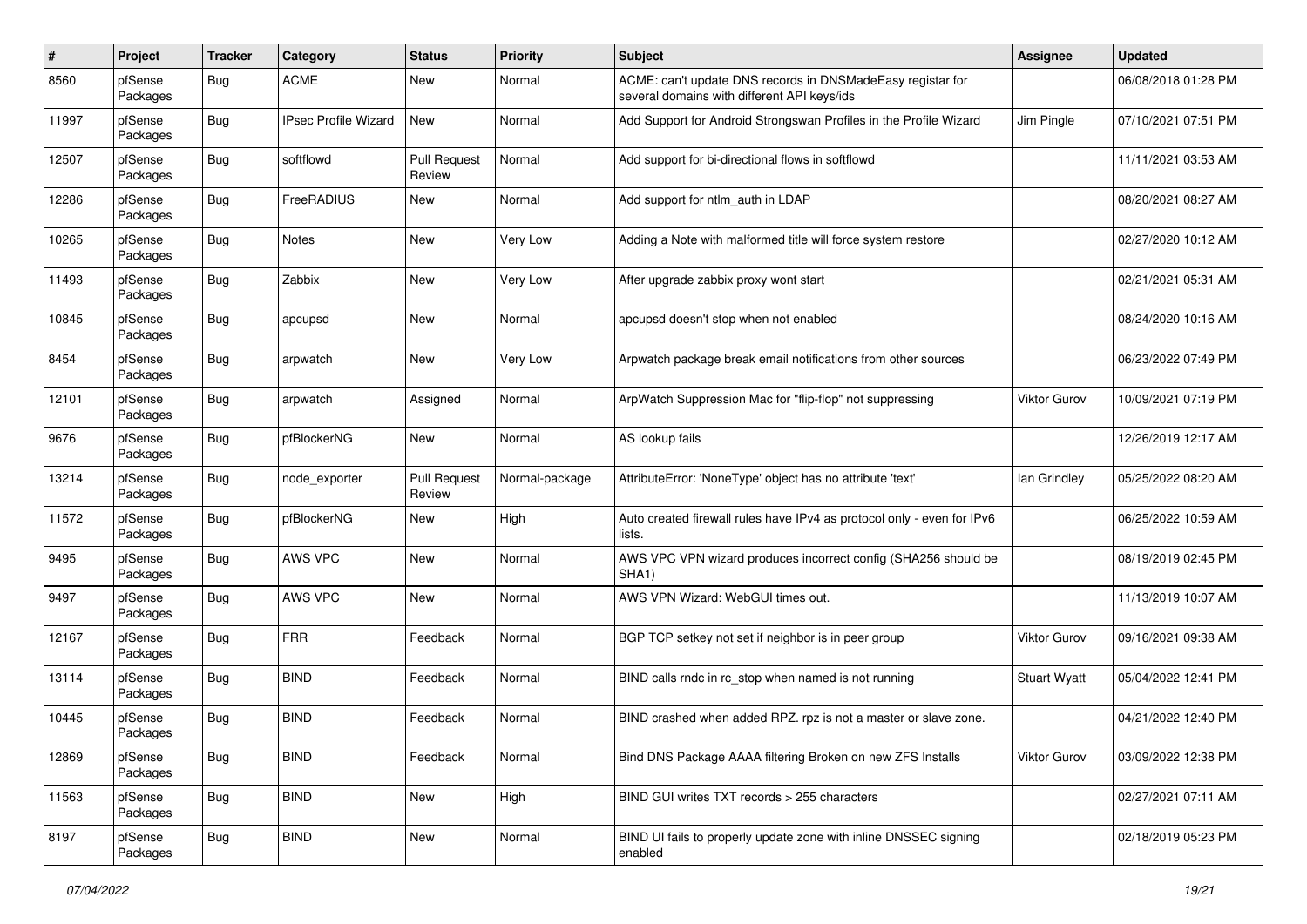| $\pmb{\#}$ | Project             | <b>Tracker</b> | Category                 | <b>Status</b> | <b>Priority</b> | <b>Subject</b>                                                                                              | <b>Assignee</b>       | <b>Updated</b>      |
|------------|---------------------|----------------|--------------------------|---------------|-----------------|-------------------------------------------------------------------------------------------------------------|-----------------------|---------------------|
| 10330      | pfSense<br>Packages | Bug            | <b>BIND</b>              | Feedback      | Normal          | BIND zone configuration displays wrong DS resource record with inline<br>DNSSEC signing enabled             |                       | 04/21/2022 12:40 PM |
| 11074      | pfSense<br>Packages | <b>Bug</b>     | <b>BIND</b>              | <b>New</b>    | Low             | bind Zone Settings Zones, Save button opens "Confirmation required<br>to save changes"                      |                       | 11/16/2020 11:08 AM |
| 11742      | pfSense<br>Packages | <b>Bug</b>     | Suricata                 | <b>New</b>    | Normal          | Blocking / Unblocking is not working correctly.                                                             |                       | 09/01/2021 11:08 AM |
| 10936      | pfSense<br>Packages | <b>Bug</b>     | haproxy                  | Feedback      | Normal          | both haproxy/haproxy-devel non-existent option lb-agent-chk                                                 |                       | 04/21/2022 12:40 PM |
| 4088       | pfSense<br>Packages | <b>Bug</b>     | squidguard               | Feedback      | Normal          | Buggy squidgurd config file is created                                                                      | <b>Viktor Gurov</b>   | 01/28/2021 10:01 AM |
| 1620       | pfSense<br>Packages | <b>Bug</b>     | Squid                    | <b>New</b>    | Normal          | Can't use transparent proxy when using bridge.                                                              |                       | 10/07/2021 04:19 AM |
| 7403       | pfSense<br>Packages | Bug            | FreeRADIUS               | <b>New</b>    | Normal          | Captive Portal + freeradius2 + MySQL problems with German Umlaut                                            |                       | 03/17/2017 09:12 AM |
| 11388      | pfSense<br>Packages | <b>Bug</b>     | FreeRADIUS               | Feedback      | Normal          | Captive Portal authentication error with MySQL backend                                                      | Viktor Gurov          | 02/10/2021 08:54 AM |
| 9012       | pfSense<br>Packages | <b>Bug</b>     | Squid                    | <b>New</b>    | Very Low        | Captive Portal authentication in Squid Proxy Server does not work                                           |                       | 10/12/2019 05:06 AM |
| 8251       | pfSense<br>Packages | <b>Bug</b>     | FreeRADIUS               | Feedback      | Normal          | Captiveportal + FreeRadius "Last activity" resets to Session start                                          |                       | 08/13/2019 11:10 AM |
| 12036      | pfSense<br>Packages | Bug            | Zabbix                   | Feedback      | Normal          | Certificate Manager page do not show Zabbix used certificates                                               | <b>Viktor Gurov</b>   | 07/15/2021 11:46 AM |
| 12206      | pfSense<br>Packages | <b>Bug</b>     | NET-SNMP                 | Feedback      | Normal          | Certificate Manager page doesn't show Net-SNMP used certificates                                            | <b>Viktor Gurov</b>   | 12/30/2021 09:40 AM |
| 11054      | pfSense<br>Packages | <b>Bug</b>     | FreeRADIUS               | Assigned      | Normal          | Check Client Certificate CN not working as described                                                        | <b>Viktor Gurov</b>   | 12/14/2021 07:22 AM |
| 13073      | pfSense<br>Packages | <b>Bug</b>     | Squid                    | <b>New</b>    | Normal          | ClamAV - clamd dies with high CPU load and thus the C-ICAP of<br>squid-reverse proxy causes http:500 errors |                       | 04/19/2022 05:38 AM |
| 12188      | pfSense<br>Packages | <b>Bug</b>     | OpenVPN Client<br>Export | <b>New</b>    | Normal          | client export breaks multi remote configurations                                                            |                       | 10/02/2021 05:58 PM |
| 12258      | pfSense<br>Packages | <b>Bug</b>     | WireGuard                | Feedback      | Normal          | Copy key buttons only work in HTTPS mode                                                                    |                       | 02/03/2022 04:57 AM |
| 12423      | pfSense<br>Packages | <b>Bug</b>     | pfBlockerNG              | Feedback      | Normal          | Dashboard shows "SQLite database missing, Force Reload DNSBL to<br>recover!"                                |                       | 12/31/2021 01:06 PM |
| 10601      | pfSense<br>Packages | Bug            | Status Monitoring        | New           | Normal          | Dashboard->Traffic Graphs Scale is capped for outbound                                                      |                       | 05/29/2020 10:13 AM |
| 12924      | pfSense<br>Packages | <b>Bug</b>     | WireGuard                | New           | Normal          | DNS Resolver WireGuard ACL Inconsistency                                                                    | Christian<br>McDonald | 04/10/2022 10:36 AM |
| 7453       | pfSense<br>Packages | <b>Bug</b>     | ACME                     | New           | Normal          | DNS-ovh need to save or display consumer key                                                                |                       | 04/06/2017 10:54 AM |